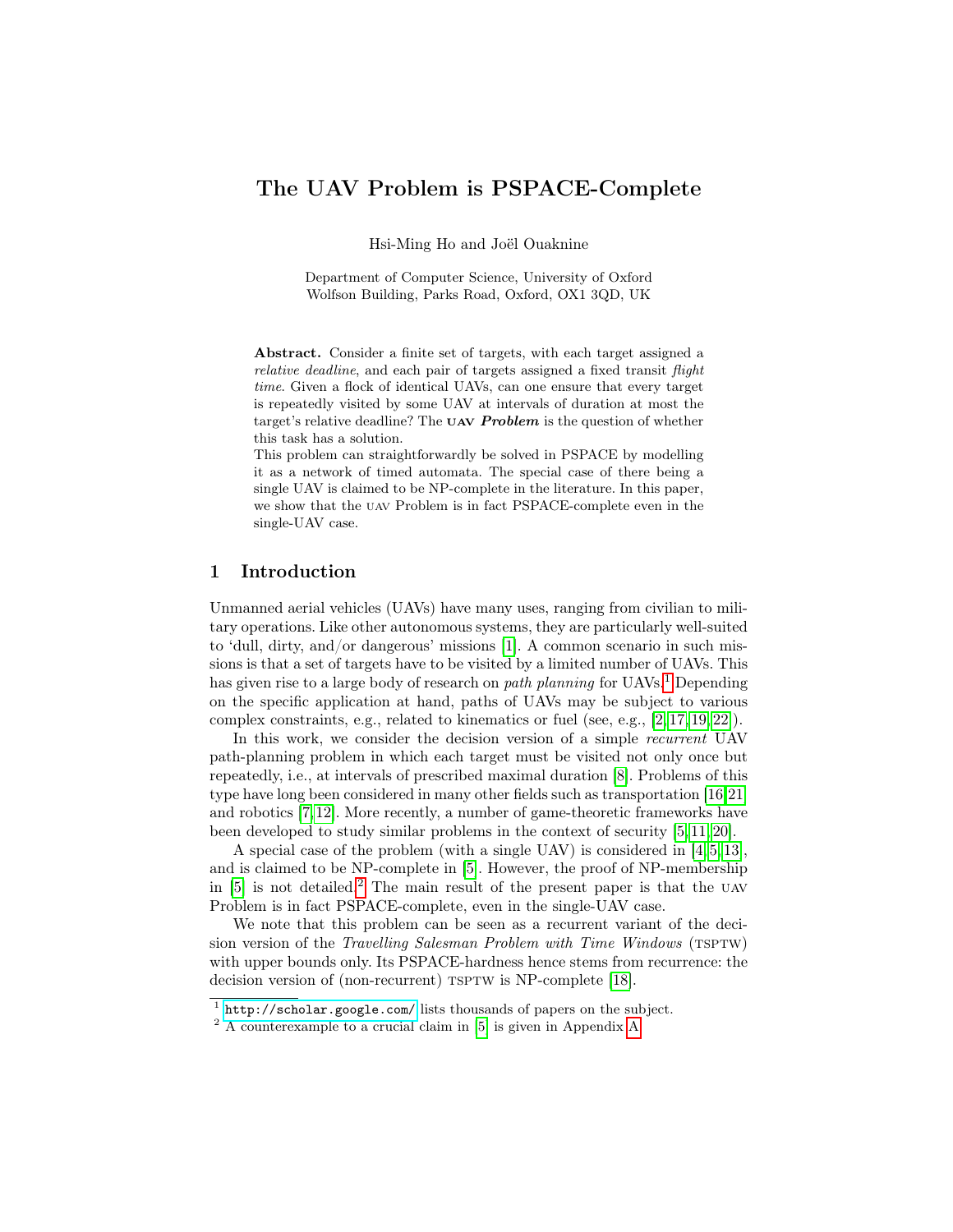PSPACE-membership of the (general) uav Problem follows straightforwardly by encoding the problem as the existence of infinite paths in a network of timed automata; we briefly sketch the argument in the next section. The bulk of the paper is then devoted to establishing PSPACE-hardness of the single-UAV case. This is accomplished by reduction from the PERIODIC SAT Problem, known to be PSPACE-complete [\[15\]](#page-13-12).

## 2 Preliminaries

#### 2.1 Scenario

Let there be a set of targets and a number of identical UAVs. Each target has a relative deadline: an upper bound requirement on the time between successive visits by UAVs. The UAVs are allowed to fly freely between targets, with a  $\it flight$ time given for each pair of targets: the amount of time required for a UAV to fly from one of the targets to the other. We assume that flight times are symmetric, that they obey the triangle inequality, and that the flight time from target  $v$  to target  $v'$  is zero iff v and  $v'$  denote the same target. In other words, flight times are a metric on the set of targets. The goal is to decide whether there is a way to coordinate UAVs such that no relative deadline is ever violated. We make a few further assumptions:

- Initially, each UAV starts at some target; there may be more than one UAV at the same target.
- The first visit to each target must take place at the latest by the expiration time of its relative deadline.
- The UAVs are allowed to 'wait' as long as they wish at any given target.
- Time units are chosen so that all relative deadlines and flight times are integers, and moreover all relative deadlines are interpreted as closed constraints (i.e., using non-strict inequalities).

#### <span id="page-1-0"></span>2.2 Modelling via Networks of Timed Automata

We briefly sketch how to model the UAV Problem as the existence of infinite non-Zeno paths in a network of Büchi timed automata, following the notation and results of [\[3\]](#page-12-4), from which PSPACE-membership immediately follows.

Intuitively, one ascribes a particular timed automaton to each UAV and to each target. Each UAV-automaton keeps track of the location of its associated UAV, and enforces flight times by means of a single clock, which is reset the instant the UAV leaves a given target. Each target-automaton is likewise equipped with a single clock, keeping track of time elapsed since the last visit by some UAV. The action of a UAV visiting a target is modelled by synchronising on a particular event; when this takes place, provided the target's relative deadline has not been violated, the target resets its internal clock and instantaneously visits a Büchi location. Similarly, the action of a UAV leaving a target is modelled by event synchronisation. Finally, since multiple UAVs may visit a given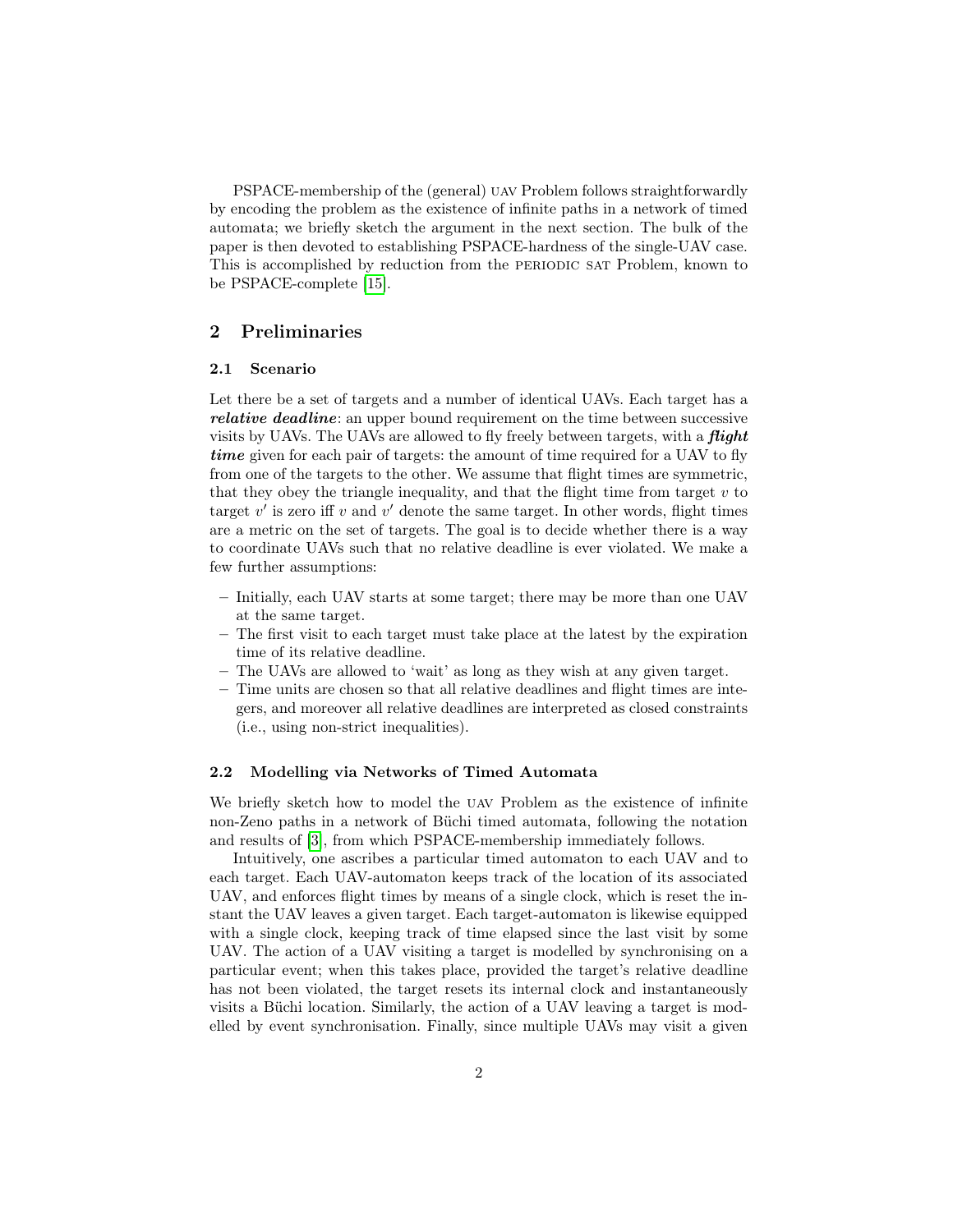target simultaneously, each target is in addition equipped with a counter to keep track at any time of whether or not it is currently being visited by some UAV.

The given instance of the UAV Problem therefore has a solution iff there exists a non-Zeno run of the resulting network of timed automata in which each Büchi accepting location is visited infinitely often. By Thm. 7 of [\[3\]](#page-12-4), this can be decided in PSPACE.

It is worth noting that, since all timing constraints are closed by assumption, standard digitisation results apply (cf. [\[10\]](#page-13-13)) and it is sufficient to consider integer (i.e., discrete) time. In the next section, we therefore present a discrete graph-based (and timed-automaton independent) formulation of the problem specialised to a single UAV, in order to establish PSPACE-hardness.

#### 2.3 Weighted Graph Formulation

The solution to a single-UAV instance of the uav Problem consists of an infinite path from target to target in which each target is visited infinitely often, at time intervals never greater than the target's relative deadline. One may clearly assume that the UAV never 'lingers' at any given target, i.e., targets are visited instantaneously. Formally, a single-UAV instance of the uav Problem can be described as follows. Let V be a set of  $n \geq 2$  vertices, with each vertex  $v \in V$ assigned a strictly positive integer weight  $RD(v)$  (intuitively, the relative deadline of target  $v$ ). Consider a weighted undirected clique over  $V$ , i.e., to each pair of vertices  $(v, v')$  with  $v \neq v'$ , one assigns a strictly positive integer weight  $FT(v, v')$  (intuitively, the flight time from v to v'). In addition we require that FT be symmetric and satisfy the triangle inequality.

Let  $G = \langle V, RD, FT \rangle$  be an instance of the above data. Given a finite path u in (the clique associated with) G, the **duration**  $dur(u)$  of u is defined to be the sum of the weights of the edges in  $u$ . A **solution** to  $G$  is an infinite path s through  $G$  with the following properties:

- $-$  s visits every vertex in V infinitely often;
- Any finite subpath of s that starts and ends at consecutive occurrences of a given vertex v must have duration at most  $RD(v)$ .

Definition 1 (The UAV Problem with a Single UAV). Given  $G$  as described above, does G have a solution?

As pointed out in [\[13\]](#page-13-10), if a solution exists at all then a periodic solution can be found, i.e., an infinite path in which the targets are visited repeatedly in the same order.

#### 2.4 The PERIODIC SAT Problem

periodic sat is one of the many PSPACE-complete problems introduced in [\[15\]](#page-13-12). In the following definition (and in the rest of this paper), let  $\bar{x}$  be a finite set of variables and let  $\bar{x}^j$  be the set of variables obtained from  $\bar{x}$  by adding a superscript  $j$  to each variable.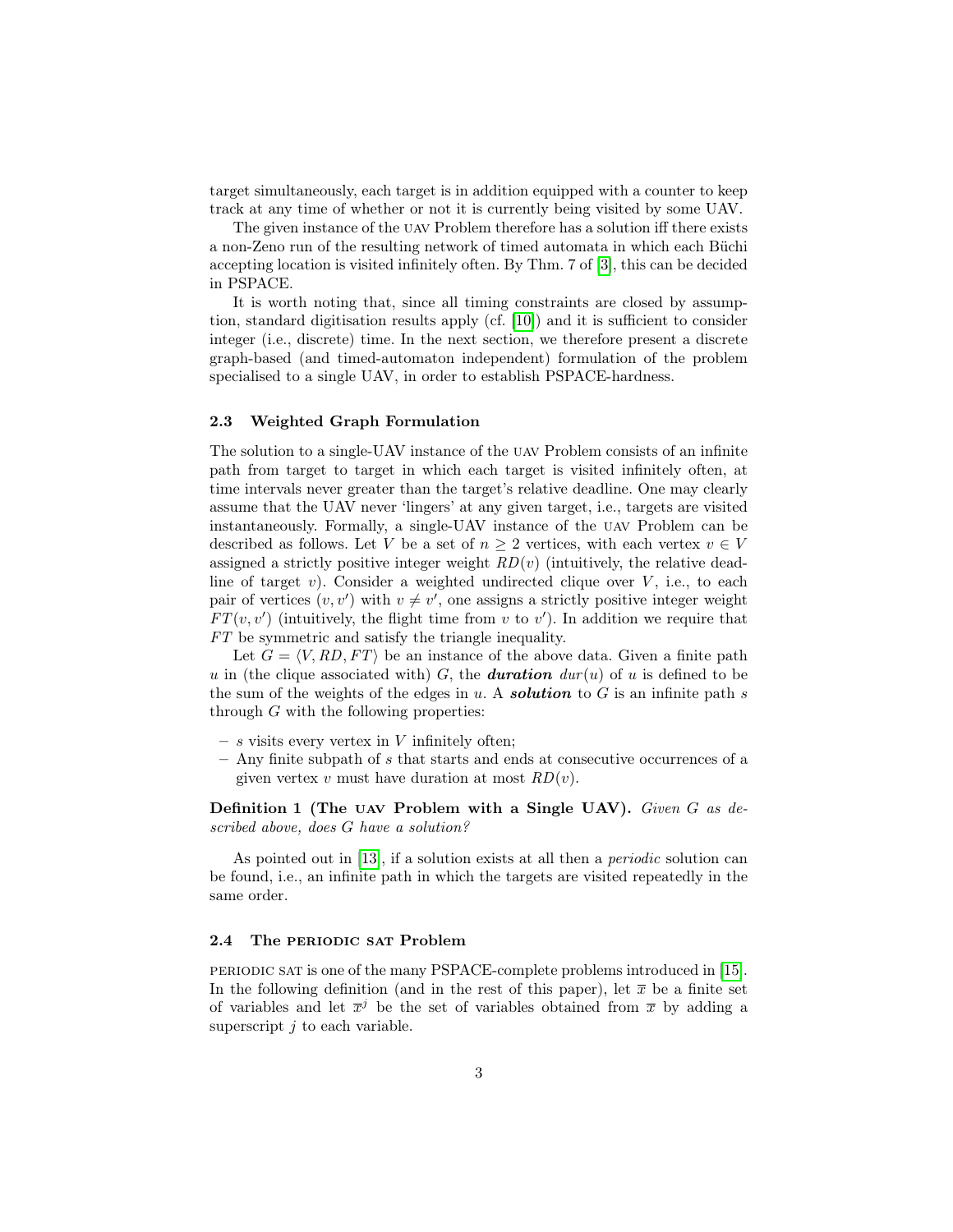Definition 2 (The PERIODIC SAT Problem [\[15\]](#page-13-12)). Consider a CNF formula  $\varphi(0)$  over  $\overline{x}^0 \cup \overline{x}^1$ . Let  $\varphi(j)$  be the formula obtained from  $\varphi(0)$  by replacing all variables  $x_i^0 \in \overline{x}^0$  by  $x_i^j$  and all variables  $x_i^1 \in \overline{x}^1$  by  $x_i^{j+1}$ . Is there an assignment of  $\bigcup_{j\geq 0} \overline{x}^j$  such that  $\bigwedge_{j\geq 0} \varphi(j)$  is satisfied?

## 3 PSPACE-Hardness

In this section, we give a reduction from the PERIODIC SAT Problem to the UAV Problem with a single UAV. Consider a CNF formula  $\varphi(0) = c_1 \wedge \cdots \wedge c_h$  over  $\overline{x}^0 = \{x_1^0, \ldots, x_m^0\}$  and  $\overline{x}^1 = \{x_1^1, \ldots, x_m^1\}$ . Without loss of generality, we assume that each clause  $c_j$  of  $\varphi(0)$  is non-trivial (i.e.,  $c_j$  does not contain both positive and negative occurrences of a variable) and  $m > 2$ ,  $h > 0$ . We can construct an instance  $G$  of the UAV Problem (with the largest constant having magnitude  $O(m^2h)$  and  $|V| = O(mh)$  such that  $\bigwedge_{j\geq 0} \varphi(j)$  is satisfiable if and only if G has a solution.

The general idea of the reduction can be described as follows. We construct variable gadgets that can be traversed in two 'directions' (corresponding to assignments true and false to variables). A *clause vertex* is visited if the corresponding clause is satisfied by the assignment. Crucially, we use consistency gadgets, in which we set the relative deadlines of the vertices carefully to ensure that the directions of traversals of the variable gadgets for  $\bar{x}^1$  (corresponding to a particular assignment of variables) in a given iteration is consistent with the directions of traversals of the variable gadgets for  $\bar{x}^0$  in the next iteration.

#### 3.1 The Construction

We describe and explain each part of  $G$  in detail (a concise yet complete specification of  $G$  is given in Appendix [B\)](#page-15-0). The reader is advised to glance ahead to Figure [5](#page-7-0) to form an impression of G. Note that for ease of presentation, we temporarily relax the requirement that  $FT$  be a metric and describe G as an incomplete graph.<sup>[3](#page-3-0)</sup> In what follows, let  $l = 24h + 34$  and

$$
T = 2\Big(m(2(3m+1)l + l) + m(2(3m+2)l + l) + l + 2h\Big).
$$

**Variable Gadgets** For each variable  $x_i^0$ , we construct (as a subgraph of G) a variable gadget. It consists of the following vertices (see Figure [1\)](#page-4-0):

- Three vertices on the left side  $(LS_i = \{v_i^{t,L}, v_i^{m,L}, v_i^{b,L}\})$
- Three vertices on the right side  $(RS_i = \{v_i^{t,R}, v_i^{m,R}, v_i^{b,R}\})$
- $A'$ clause box'  $(CB_i^j = \{v_i^{a,j}, v_i^{b,j}, v_i^{c,j}, v_i^{d,j}, v_i^{e,j}, v_i^{f,j}\})$  for each  $j \in \{1, ..., h\}$

 $A \text{ 'separation box' }(SB_i^j = \{v_i^{\bar{a},j}, v_i^{\bar{b},j}, v_i^{\bar{c},j}, v_i^{\bar{d},j}, v_i^{\bar{e},j}, v_i^{\bar{f},j}\}) \text{ for each } j \in \{0,\ldots,h\}$ 

- A vertex at the top ( $v_{top}$  if  $i = 0, v_{i-1}$  otherwise)
- A vertex at the bottom  $(v_i)$ .

<span id="page-3-0"></span><sup>&</sup>lt;sup>3</sup> In the single-UAV case, if the  $FT$  of some edge is greater than any value in  $RD$ , that edge can simply be seen as non-existent.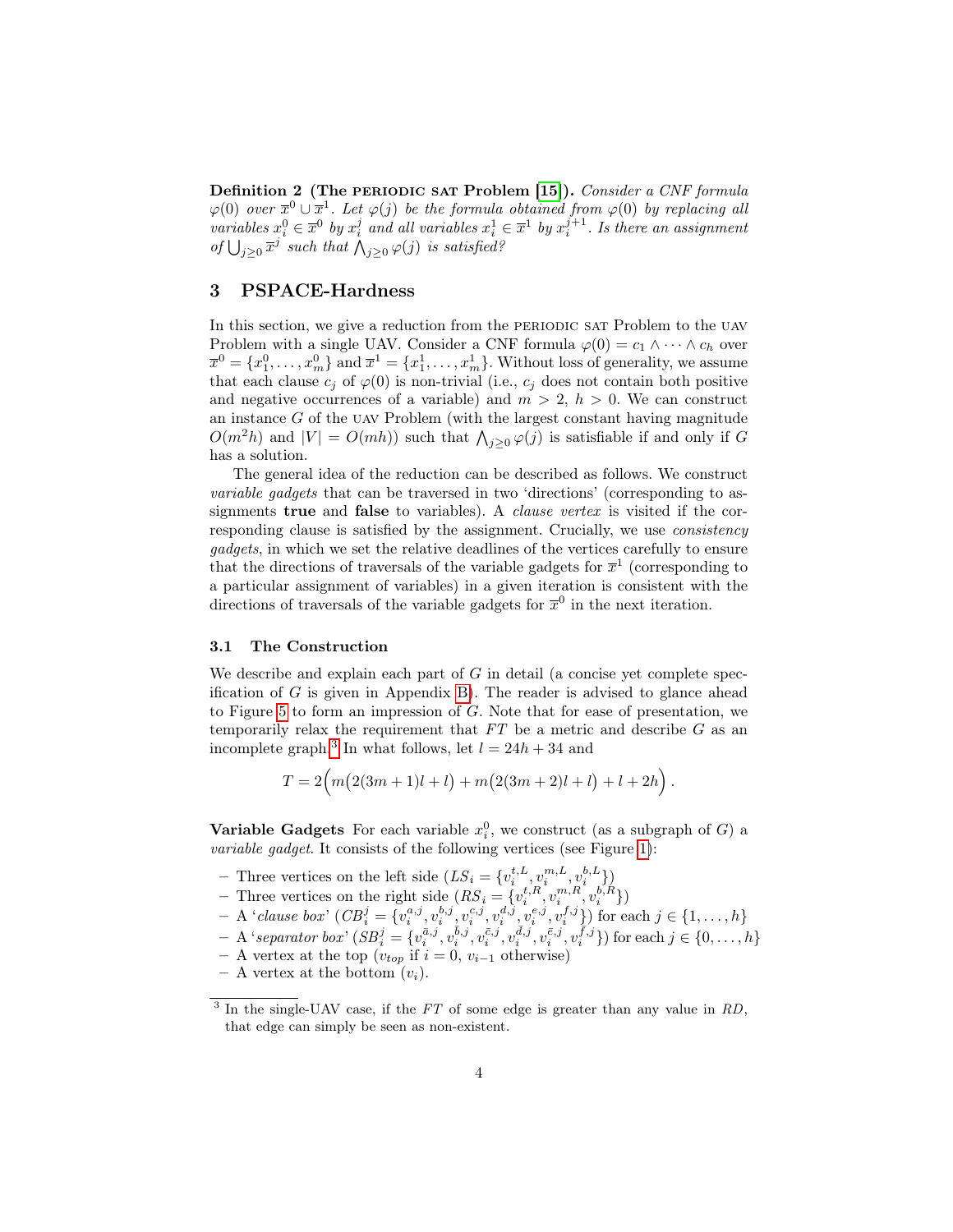<span id="page-4-0"></span>

**Fig. 1.** The variable gadget for  $x_i^0$ 

The clause boxes for  $j \in \{1, \ldots, h\}$  are aligned horizontally in the figure. A separator box is laid between each adjacent pair of clause boxes and at both ends. This row of boxes  $(Row_i = \bigcup_{j \in \{1,...,h\}} \overline{CB_i^j} \cup \bigcup_{j \in \{0,...,h\}} SB_i^j)$  is then put between  $LS_i$  and  $RS_i$ . The RD of all vertices  $v \in LS_i \cup RS_i \cup Row_i$  are set to  $T + l + 2h$ .

The vertices are connected as indicated by solid lines in the figure. The four 'long' edges in the figure have their  $FT$  set to  $(3m + 1)l$  while all other edges have FT equal to 2, e.g.,  $FT(v_{top}, v_{1}^{t,L}) = (3m + 1)l$  and  $FT(v_1^{b,1}, v_1^{c,1}) = 2$ . There is an exception though:  $FT(v_m^{b,L}, v_m)$  and  $FT(v_m^{b,R}, v_m)$  (in the variable gadget for  $x_m^0$  are equal to  $(3m+2)l$ .

The variable gadgets for variables  $x_i^1$  are constructed almost identically. The three vertices on the left and right side are now  $LS_{i+m}$  and  $RS_{i+m}$ . The set of vertices in the row is now  $Row_{i+m} = \bigcup_{j \in \{1,...,h\}} CB_{i+m}^j \cup \bigcup_{j \in \{0,...,h\}} SB_{i+m}^j$ . The vertex at the top is  $v_{i+m-1}$  and the vertex at the bottom is  $v_{i+m}$   $(i \neq m)$ or  $v_{bot}$  (i = m). The RD of vertices in  $LS_{i+m} \cup RS_{i+m} \cup Row_{i+m}$  are set to  $T + l + 2h$ , and the FT of the edges are set as before, except that all the 'long' edges now have  $FT$  equal to  $(3m + 2)l$ .

Now consider the following ordering of variables:

 $x_1^0, x_2^0, \ldots, x_m^0, x_1^1, x_2^1, \ldots, x_m^1$ .

Observe that the variable gadgets for two 'neighbouring' variables (with respect to this ordering) have a vertex in common. To be precise, the set of shared vertices is  $S = \{v_1, \ldots, v_{2m-1}\}.$  We set the RD of all vertices in S to  $T + 2h$  and the  $RD$  of  $v_{top}$  and  $v_{bot}$  to T.

**Clause Vertices** For each clause  $c_j$  in  $\varphi(0)$ , there is a *clause vertex*  $v^{c_j}$  with RD set to  $\frac{3}{2}T$ . If  $x_i^0$  occurs in  $c_j$  as a literal, we connect the j-th clause box in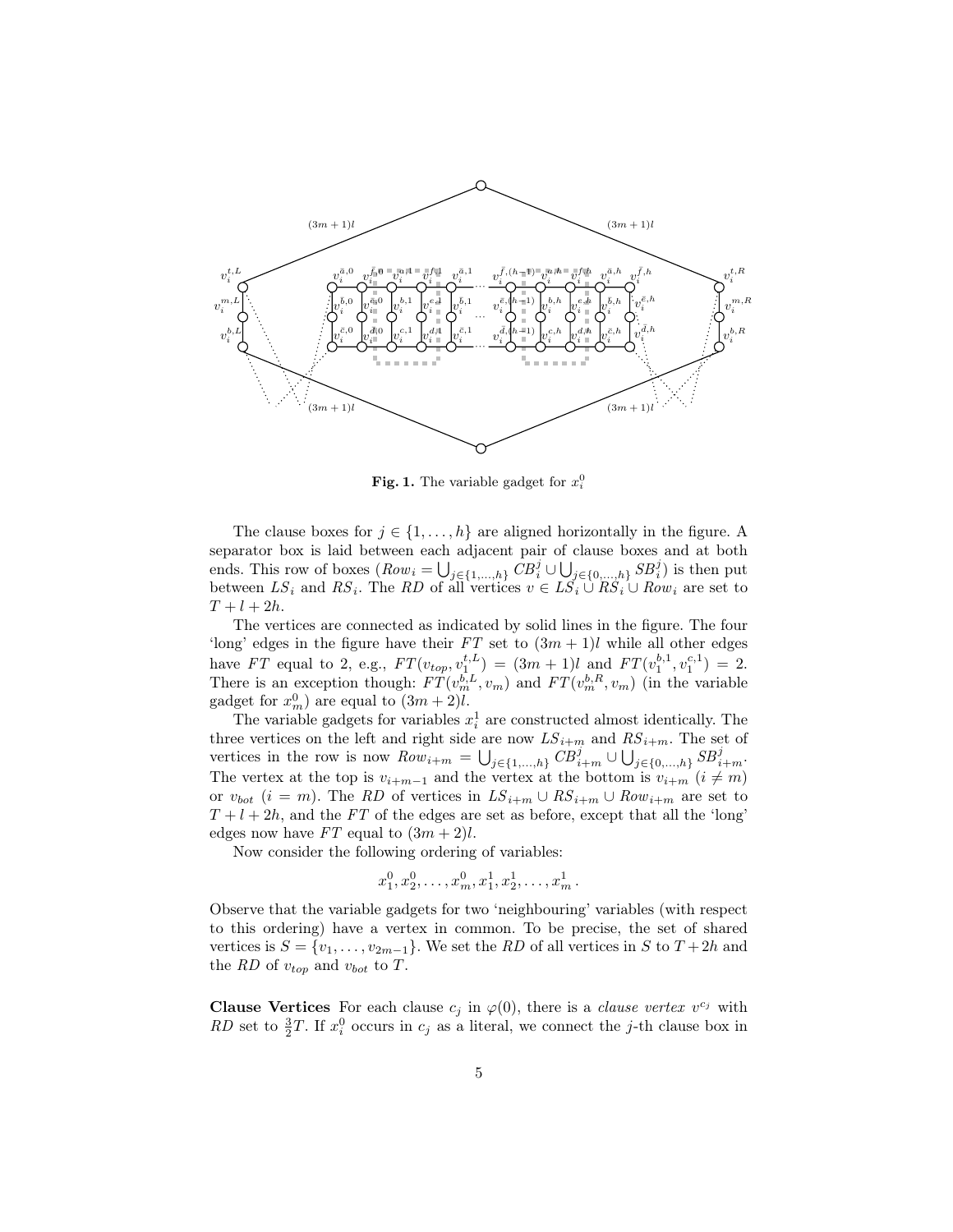the variable gadget for  $x_i^0$  to  $v^{c_j}$  as shown in Figure [2](#page-5-0) and set the FT of these new edges to 2 (e.g.,  $FT(v^{c_j}, v^{c,j}_i) = FT(v^{c_j}, v^{d,j}_i) = 2)$ . If instead  $\neg x_i^0$  occurs in  $c_j$ , then  $v^{c_j}$  is connected to  $v_i^{a,j}$  and  $v_i^{f,j}$  (with FT equal to 2). Likewise, the variable gadget for  $x_i^1$  may be connected to  $v^{c_j}$  via  $\{v_{i+m}^{c,j}, v_{i+m}^{d,j}\}$  (if  $x_i^1$  occurs in  $(c_j)$  or  $\{v_{i+m}^{a,j}, v_{i+m}^{f,j}\}\$  (if  $\neg x_i^1$  occurs in  $c_j$ ).

<span id="page-5-0"></span>

Fig. 2. The variable occurs positively in  $c_i$ 

<span id="page-5-1"></span>Fig. 3. A consistency gadget  $LCG_i$ 

**Consistency Gadgets** For each  $i \in \{1, \ldots, m\}$ , we construct two *consistency* gadgets  $LCG_i$  (see Figure [3\)](#page-5-1) and  $RCG_i$ . In  $LCG_i$ , the vertex at the centre  $(pvt_i^{t,L})$  has  $RD$  equal to  $\frac{1}{2}T + m(2(3m+2)l + l) - (2i-1)l + 4h$ . The other four vertices  $(in_i^{\downarrow,L}, out_i^{\uparrow,L}, in_i^{\uparrow,L} \text{ and } out_i^{\downarrow,L})$  have RD equal to  $\frac{3}{2}T$ . The FT from  $pv_t^{t,L}$  to any of the other four vertices is 2.  $RCG_i$  is identical except that the subscripts on the vertices change from  $L$  to  $R$ .

 $LCG_i$  and  $RCG_i$  are connected to the variable gadgets for  $x_i^0$  and  $x_i^1$  as in Figure [4.](#page-6-0) The vertices  $in_i^{\downarrow,L}$ ,  $out_i^{\uparrow,L}$ ,  $in_i^{\downarrow,R}$ ,  $out_i^{\uparrow,R}$  are connected to certain vertices in the variable gadget for  $x_i^0$ —this allows  $\text{put}_i^L$  and  $\text{put}_i^R$  to be traversed 'from above'. Similarly, the edges connected to  $in_i^{\uparrow,L}, out_i^{\downarrow,L}, in_i^{\uparrow,L}, out_i^{\downarrow,L}$  allow  $put_i^L$ and  $\text{prt}_i^R$  to be traversed 'from below'. Formally,  $\text{FT}(v, v') = 2$  if

$$
v = in_i^{1,L}, v' \in \{v_i^{b,L}, v_i^{c,0}\} \text{ or } v = in_i^{1,R}, v' \in \{v_i^{f,h}, v_i^{b,R}\} - v = out_i^{1,L}, v' \in \{v_i^{t,L}, v_i^{\bar{a},0}\} \text{ or } v = out_i^{1,R}, v' \in \{v_i^{\bar{d},h}, v_i^{t,R}\} - v = in_i^{1,L}, v' \in \{v_{(i+m)}^{b,L}, v_{(i+m)}^{c,0}\} \text{ or } v = in_i^{1,R}, v' \in \{v_{(i+m)}^{\bar{f},h}, v_{(i+m)}^{b,R}\} - v = out_i^{1,L}, v' \in \{v_{(i+m)}^{t,L}, v_{(i+m)}^{\bar{a},0}\} \text{ or } v = out_i^{1,R}, v' \in \{v_{(i+m)}^{\bar{d},h}, v_{(i+m)}^{t,R}\}.
$$

Two parts of an intended path, which we will explain in more detail later, is also illustrated in Figure [4.](#page-6-0)

Finally, there is a vertex  $v_{mid}$  with  $RD(v_{mid}) = T$  connected to  $v_{bot}$  and  $v_{top}$ with two edges, both with  $FT$  equal to  $\frac{1}{4}T$ . The FT of all the missing edges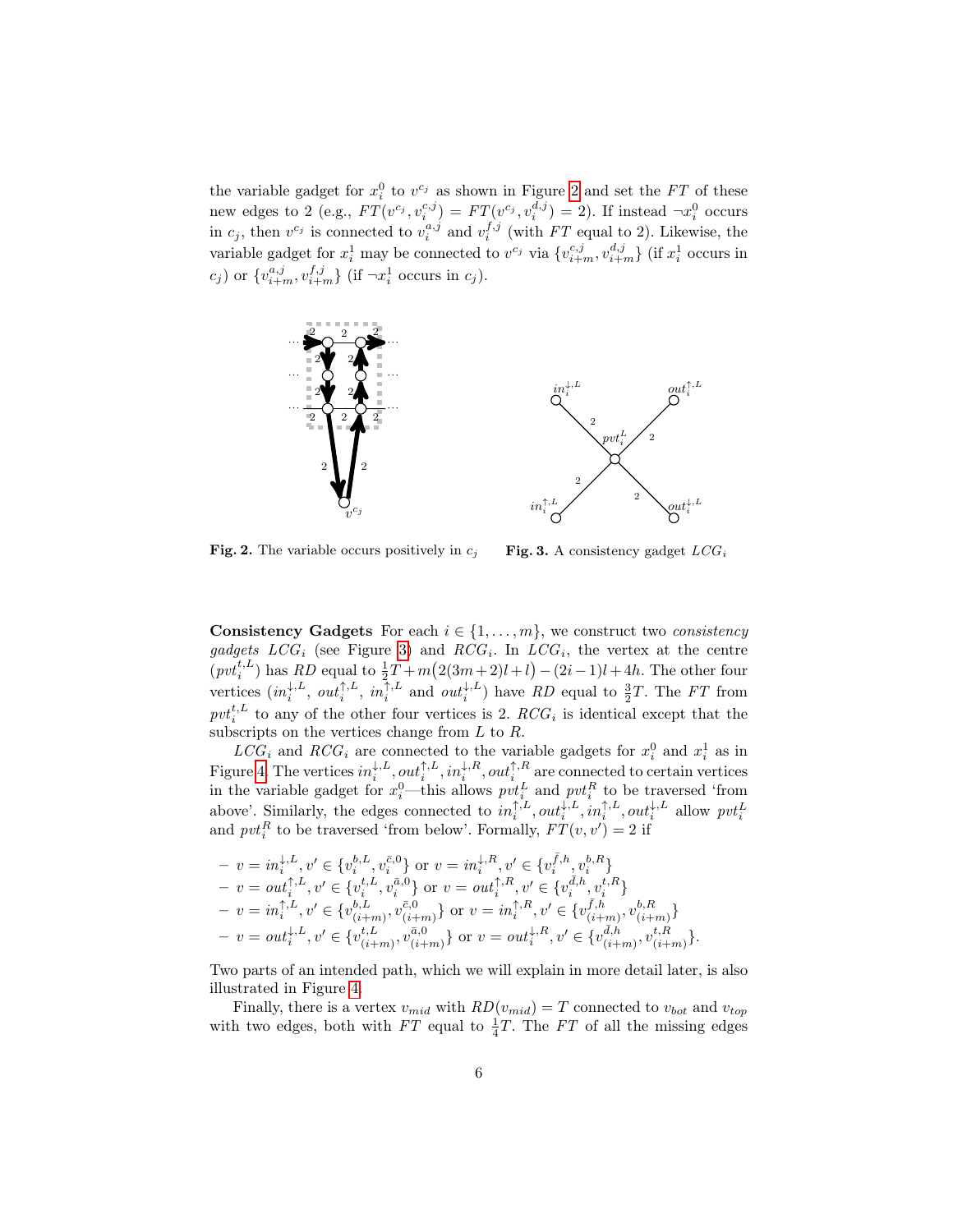<span id="page-6-0"></span>

**Fig. 4.** Connecting the variable gadgets for  $x_i^0$  and  $x_i^1$  to  $LCG_i$  and  $RCG_i$ 

are  $2T$  (note that the largest value in  $RD$  is less than  $2T$ , so these edges can never be taken). This completes the construction of G. An example with  $m = 3$ is given in Figure [5,](#page-7-0) where vertices in  $S$  (shared by two variable gadgets) are depicted as solid circles.

The rest of this section is devoted to the proof of the following proposition.

<span id="page-6-1"></span>**Proposition 3.**  $\bigwedge_{j\geq 0} \varphi(j)$  is satisfiable iff G has a solution.

#### 3.2 The Proof of Proposition [3](#page-6-1)

We first prove the forward direction. Given a satisfying assignment of  $\bigwedge_{j\geq 0} \varphi(j)$ , we construct a solution s as follows: s starts from  $v_{top}$  and goes through the variable gadgets for  $x_1^0, x_2^0, \ldots, x_m^0, x_1^1, x_2^1, \ldots, x_m^1$  in order, eventually reaching  $v_{bot}$ . Each variable gadget is traversed according to the truth value assigned to its corresponding variable. In such a traversal, both  $\text{put}_{i}^{L}$  and  $\text{put}_{i}^{R}$  are visited once (see the thick arrows in Figure [4](#page-6-0) for the situation when  $x_i^0$  is assigned true and  $x_i^1$  is assigned false). Along the way from  $v_{top}$  to  $v_{bot}$ , s detours at certain times and 'hits' each clause vertex exactly once as illustrated by the thick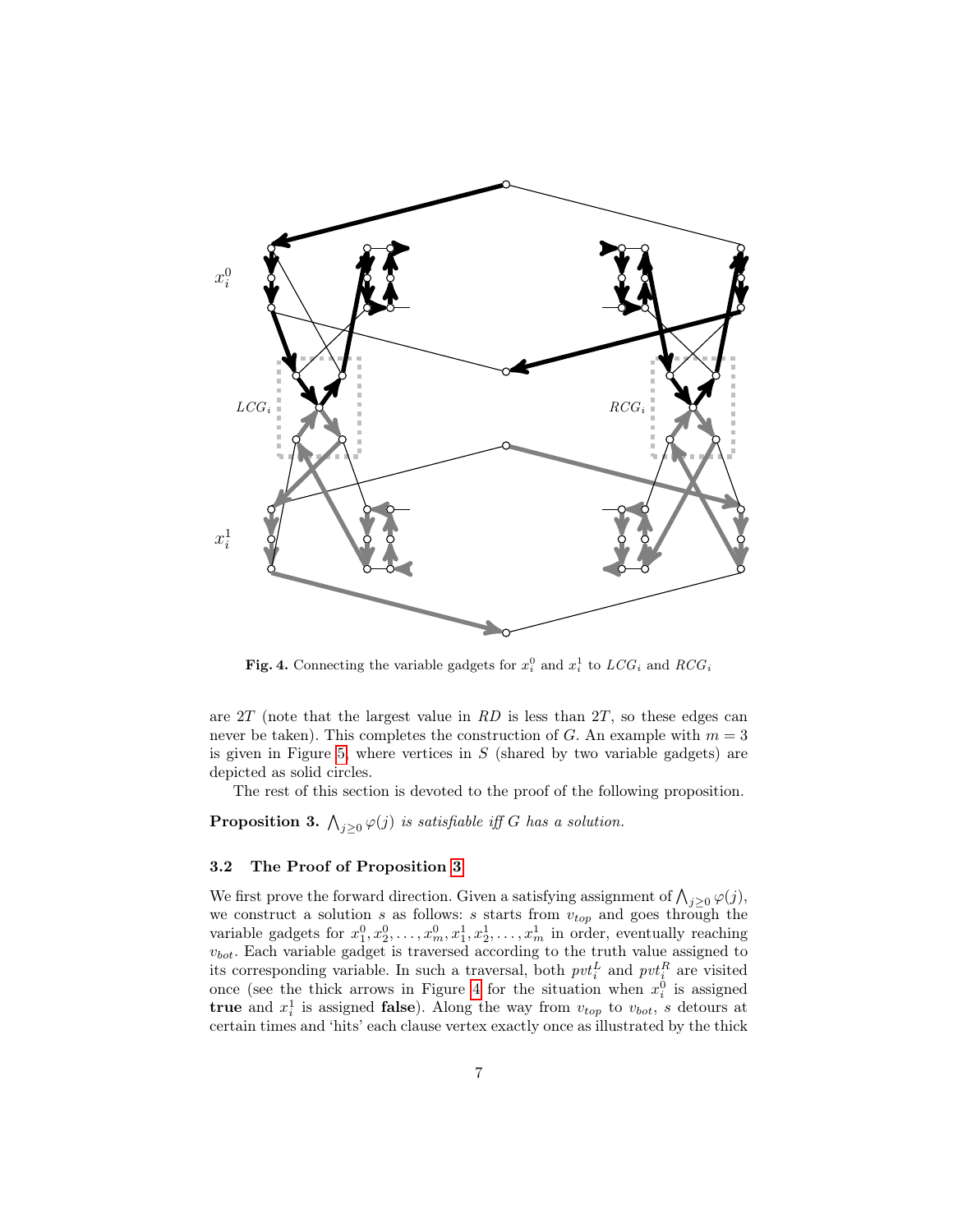<span id="page-7-0"></span>

**Fig. 5.** An example with  $m = 3$ . Solid circles denote shared vertices  $S = \{v_1, \ldots, v_5\}$ .

arrows in Figure [2](#page-5-0) (this can be done as  $\varphi(0)$  is satisfied by the assignment). Then s goes back to  $v_{top}$  through  $v_{mid}$  and starts over again, this time following the truth values assigned to variables in  $\overline{x}^1 \cup \overline{x}^2$ , and so on. One can verify that this describes a solution to G.

Now consider the other direction. Let

$$
s = (v_{mid}s_1v_{mid}\dots v_{mid}s_p)^{\omega}
$$

be a periodic solution to G where each segment  $s_j, j \in \{1, ..., p\}$  is a finite subpath visiting only vertices in  $V \setminus \{v_{mid}\}\$ . We further assume that s satisfies the first case of the following proposition (this is sound as a periodic solution can be 'reversed' while remaining a valid solution). Let  $s_{j-1} = s_p$  if  $j = 1$  and  $s_{j+1} = s_1$  if  $j = p$ .

<span id="page-7-1"></span>**Proposition 4.** In  $s = (v_{mid} s_1 v_{mid} \dots v_{mid} s_p)^{\omega}$ , either of the following holds: – All  $s_j, j \in \{1, \ldots, p\}$  starts with  $v_{top}$  and ends with  $v_{bot}$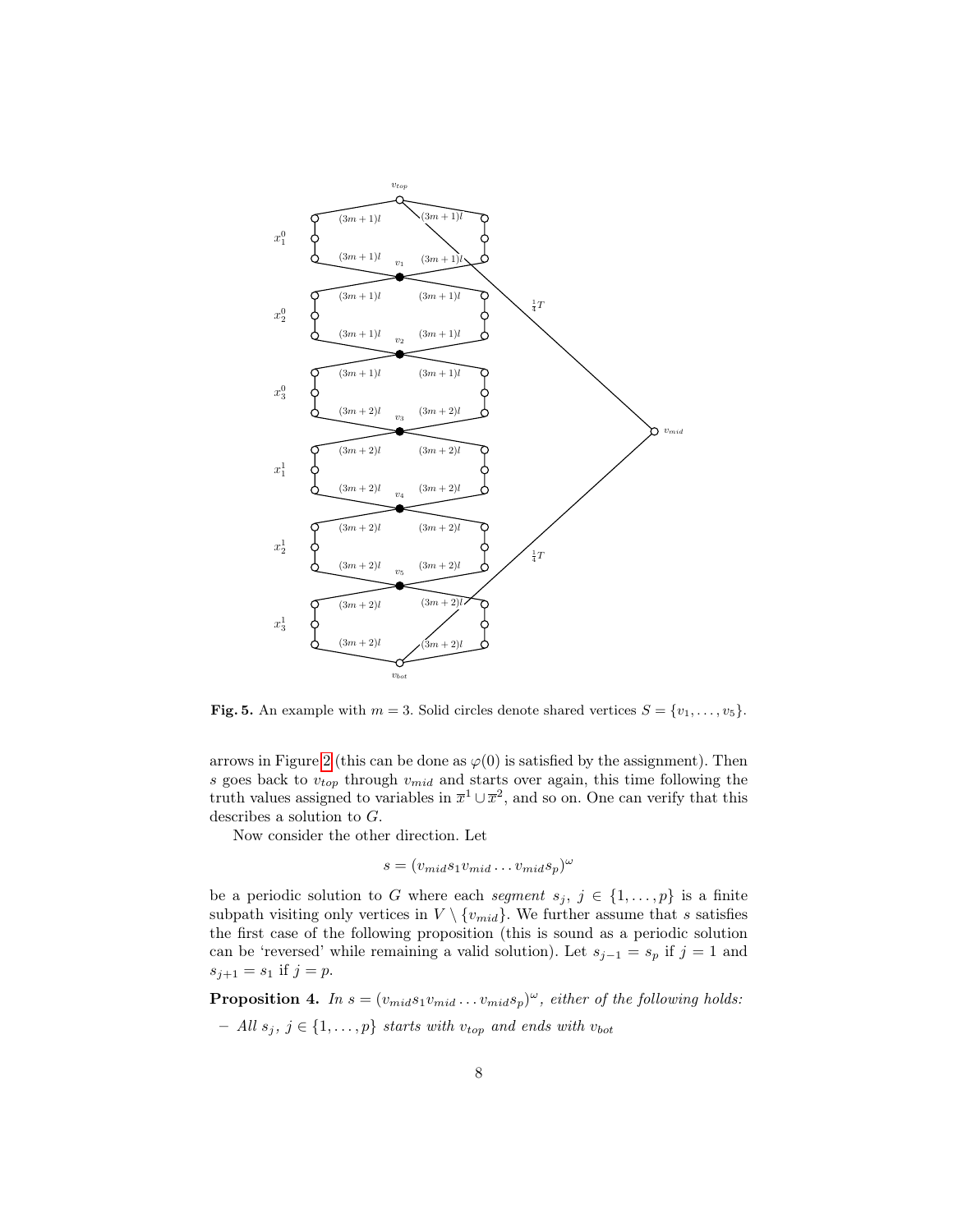– All  $s_i, j \in \{1, \ldots, p\}$  starts with  $v_{bot}$  and ends with  $v_{top}$ .

*Proof.* See Appendix [C.](#page-16-0)  $\Box$ 

We argue that s 'witnesses' a satisfying assignment of  $\bigwedge_{j\geq 0} \varphi(j)$ .

**Lemma 5.** In each segment  $s_j$ , each vertex in  $\bigcup_{i \in \{1,...,m\}} \{pvt_i^L, pv_t^R\}$  appears twice whereas other vertices in  $V \setminus \{v_{mid}\}$  appear once.

*Proof.* See Appendix [D.](#page-17-0)  $\Box$ 

<span id="page-8-0"></span>

Based on this lemma, we show that  $s$  cannot 'jump' between variable gadgets via clause vertices. It follows that the traversal of each  $Row<sub>i</sub>$  must be done in a single pass.

<span id="page-8-3"></span>**Proposition 6.** In each segment  $s_j$ , if  $v^{c_k}$  is entered from a clause box (in some variable gadget), the edge that immediately follows must go back to the same clause box.

*Proof.* Consider a  $3 \times 3$  'box' formed by a separator box and (the left- or right-) half of a clause box. Note that except for the four vertices at the corners, no vertex in this  $3 \times 3$  box is connected to the rest of the graph. Recall that if each vertex in this  $3 \times 3$  box is to be visited only once (as enforced by Lemma [5\)](#page-8-0), it must be traversed in the patterns illustrated in Figures [6](#page-8-1) and [7.](#page-8-2)

<span id="page-8-1"></span>

Fig. 6. Pattern  $' \Box$ 

<span id="page-8-2"></span>Fig. 7. Pattern  $'\Box'$ 

Now consider the situation in Figure [8](#page-9-0) where  $s_j$  goes from  $v_z$  to  $v^{c_k}$ . The  $3 \times 3$ box with  $v_z$  at its lower-right must be traversed in Pattern ' $\Box$ ' (as otherwise  $v_z$ will be visited twice). Assume that  $s_j$  does not visit  $v_x$  immediately after  $v^{c_k}$ . As  $v_x$  cannot be entered or left via  $v_z$  and  $v^{c_k}$ , the  $3 \times 3$  box with  $v_x$  at its lower-left must also be traversed in Pattern  $'\Box$ . However, there is then no way to enter or leave  $v_y$ . This is a contradiction.

Note that in Figure [8,](#page-9-0) the three clause boxes (framed by dotted lines) are all traversed in Pattern  $\cap$  or they are all traversed in Pattern  $\cup$ . More generally, we have the following proposition.

**Proposition 7.** In each segment  $s_j$ , clause boxes in a given variable gadget are all traversed in Pattern  $\Box'$  or they are all traversed in Pattern  $\Box'$  (with possible detours via clause vertices).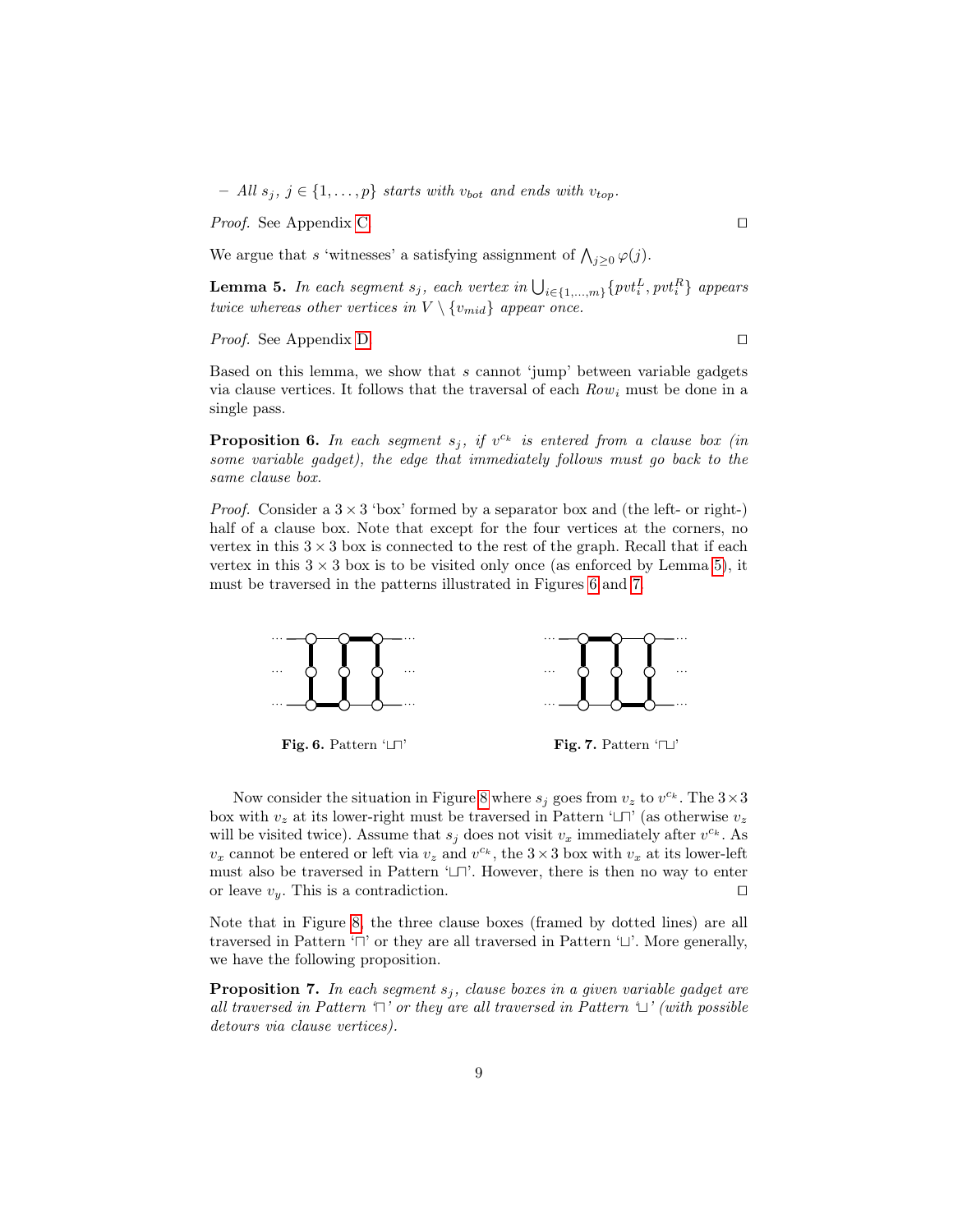<span id="page-9-0"></span>

**Fig. 8.**  $x_i^0$  occurs positively in  $c_k$ 

Write  $v \to v'$  for the edge from v to v' and  $v \leadsto v'$  for a finite path that starts with v and ends with v'. By Lemma [5,](#page-8-0) each segment  $s_j$  can be written as  $v_{top} \rightarrow$  $v_{b_1} \rightarrow \cdots \rightarrow v_{b_{2m-1}} \rightarrow v_{bot}$  where  $b_1, \ldots, b_{2m-1}$  is a permutation of  $1, \ldots, 2m-1$ . We show that each subpath  $v \leadsto v'$  of  $s_j$  with distinct  $v, v' \in S \cup \{v_{top}, v_{bot}\}\$ and no  $v'' \in S \cup \{v_{top}, v_{bot}\}\$  in between must be of a very restricted form. For convenience, we call such a subpath  $v \rightsquigarrow v'$  a *fragment*.

<span id="page-9-1"></span>**Proposition 8.** In each segment  $s_j = v_{top} \leadsto v_{b_1} \leadsto \cdots \leadsto v_{b_{2m-1}} \leadsto v_{bot}$ , a fragment  $v \rightsquigarrow v'$  visits  $\text{put}^L_i$  and  $\text{put}^R_i$  (once for each) for some  $i \in \{1, \ldots, m\}$ . Moreover, each fragment  $v \leadsto v'$  in  $v_{top} \leadsto v_{b_1} \leadsto \cdots \leadsto v_{b_m}$  visits a different set  $\{pvt_i^L, pvt_i^R\}$ . The same holds for  $v_{b_m} \rightsquigarrow v_{b_{m+1}} \rightsquigarrow \cdots \rightsquigarrow v_{bot}$ .

*Proof.* It is clear that  $dur(v \rightsquigarrow v') \geq 2(3m+1)l$ , and hence  $dur(v_{top} \rightsquigarrow v_{b_1} \rightsquigarrow v_{b_1})$  $\cdots v_{b_m}$ )  $\geq m(2(3m+1)l)$ . Let there be a vertex  $v \in \bigcup_{i \in \{1,\ldots,m\}} \{pvt_i^L, pvt_i^R\}$  missing in  $v_{top} \leadsto v_{b_1} \leadsto \cdots v_{b_m}$ . Since the time needed from  $v_{b_m}$  to v is greater than  $(3m+1)l$ , even if  $s_j$  visits v as soon as possible after  $v_{b_m}$ , the duration from  $v_{bot}$  in  $s_{j-1}$  to v in  $s_j$  will still be greater than  $\frac{1}{2}T + m(2(3m+1)l) + (3m+1)l > RD(v)$ , which is a contradiction. Therefore, all vertices in  $\bigcup_{i\in\{1,\dots,m\}}\{pvt_i^L, pvt_i^R\}$  must appear in the subpath from  $v_{top}$  to  $v_{b_m}$ . The same holds for the subpath from  $v_{b_m}$  to  $v_{bot}$  by similar arguments. Now note that by Proposition [6,](#page-8-3) a fragment  $v \rightsquigarrow v'$  may visit at most two vertices—{ $\rho vt_i^L, \rho vt_i^R$ } for some  $i \in \{1, ..., m\}$ . The proposition then follows from Lemma [5.](#page-8-0)  $\Box$ 

**Proposition 9.** In each segment  $s_j$ , a fragment  $v \leadsto v'$  visits all vertices in either Row<sub>i</sub> or Row<sub>i+m</sub> for some  $i \in \{1, ..., m\}$  but not a single vertex in  $\bigcup_{j\in\{1,\ldots,m\}}(Row_j\cup Row_{j+m}).$ 

Now consider a fragment  $v \leadsto v'$  that visits  $\text{put}_i^L$  and  $\text{put}_i^R$  (by Proposition [8\)](#page-9-1). By Lemma [5,](#page-8-0)  $v \leadsto v'$  must also visit exactly two vertices other than  $\mathit{pvt}^L_i$  in  $\mathit{LCG}_i$ and exactly two vertices other than  $\text{pvt}_i^R$  in  $\text{RCG}_i$  (once for each). It is not hard to see that  $v \leadsto v'$  must contain, in order, the following subpaths (together with some obvious choices of edges connecting these subpaths):

<span id="page-9-2"></span>(i). A long edge, e.g.,  $v_i \rightarrow v_i^{b,R}$ .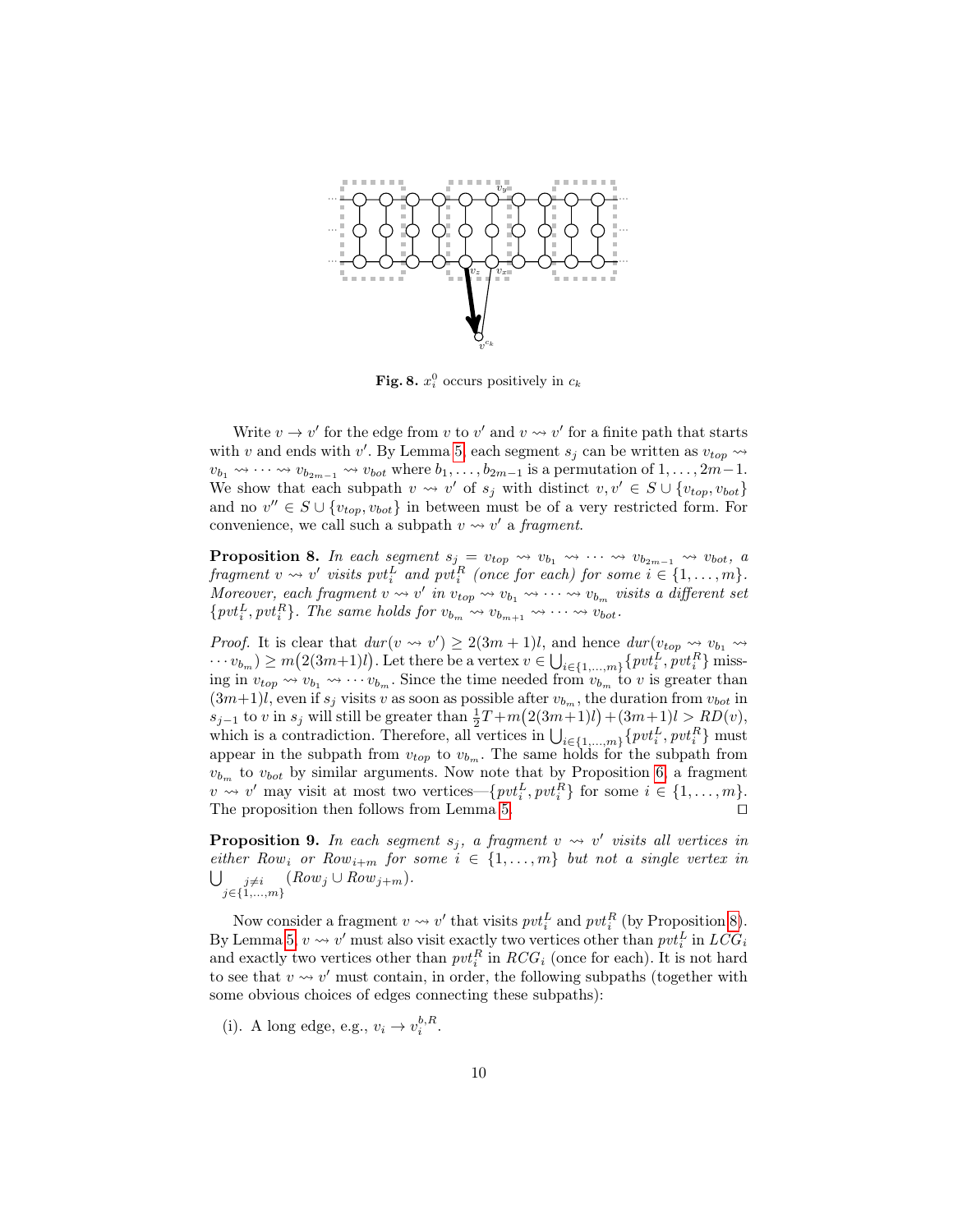- (ii). A 'side', e.g.,  $v_i^{b,R} \to v_i^{m,R} \to v_i^{t,R}$ .
- (iii). A subpath consisting of a pvt vertex and two other vertices in the relevant consistency gadget, e.g.,  $out_i^{\uparrow,R} \to put_i^R \to in_i^{\downarrow,R}$ .
- <span id="page-10-1"></span>(iv). A traversal of a row with detours.
- (v). A subpath consisting of a pvt vertex and two other vertices in the relevant consistency gadget.
- (vi). A side.
- <span id="page-10-0"></span>(vii). A long edge.

The following proposition is then immediate. In particular, the exact value of  $dur(v \rightsquigarrow v')$  is decided by:

- FT of the long edges taken in [\(i\)](#page-9-2) and [\(vii\)](#page-10-0)
- detours to clause vertices in [\(iv\)](#page-10-1).

<span id="page-10-2"></span>**Proposition 10.** In each segment  $s_j$ , the following holds for all fragments  $v \rightsquigarrow v'$ :

$$
2(3m+1)l + l \leq dur(v \rightsquigarrow v') \leq 2(3m+2)l + l + 2h.
$$

<span id="page-10-3"></span>**Proposition 11.** The order the sets  $\{pt_i^L, put_i^R\}$  are visited (regardless of which vertex in the set is first visited) in the first m fragments of each segment  $s_i$  is *identical to the order they are visited in the last m fragments of*  $s_{i-1}$ .

Proof. By Proposition [10,](#page-10-2) if this does not hold then there must be a pvt vertex having two occurrences in s separated by more than  $\frac{1}{2}T + m(2(3m + 1)l + l)$  +  $2(3m + 1)l$ . This is a contradiction.

For each segment  $s_j$ , we denote by  $first(s_j)$  the 'first half' of  $s_j$ , i.e., the subpath of  $s_j$  that consists of the first m fragments of  $s_j$  and by second( $s_j$ ) the 'second half' of  $s_j$ . Write  $\exists (v \leadsto v') \subseteq u$  if u has a subpath of the form  $v \leadsto v'$ .

<span id="page-10-4"></span>**Proposition 12.** In each segment  $s_j = v_{top} \leadsto v_{b_1} \leadsto \cdots \leadsto v_{b_{2m-1}} \leadsto v_{bot}$ , we have  $b_i = i$  for all  $i \in \{1, ..., 2m - 1\}$ .

*Proof.* First note that by construction and Proposition [8,](#page-9-1)  $\{pt_m^L, put_m^R\}$  must be the last set of *pvt* vertices visited in  $second(s_{i-1})$ . By Proposition [11,](#page-10-3) it must also be the last set of pvt vertices visited in  $first(s_j)$ . Now assume that a long edge of flight time  $(3m+2)l$  is taken before  $pvt_m^L$  and  $pvt_m^R$  are visited in  $first(s_j)$ . Consider the following cases:

- $\exists (put^L_m \leadsto put^R_m) \subseteq second(s_{j-1})$  and  $\exists (put^R_m \leadsto put^L_m) \subseteq first(s_j)$ : Note that the last edge taken in  $s_{j-1}$  is a long edge of flight time  $(3m + 2)l$ , and hence there are two occurrences of  $\text{prt}_{m}^{L}$  in s separated by at least  $\frac{1}{2}T + m(2(3m+1)l + l) + 2l > \frac{1}{2}T + m(2(3m+1)l + l) + l + 4h = RD(pvt_m^L).$
- $\exists (put^R_m \leadsto put^L_m) \subseteq second(s_{j-1})$  and  $\exists (put^L_m \leadsto put^R_m) \subseteq first(s_j)$ : The same argument shows that  $\text{put}_{m}^{R}$  must miss its relative deadline.
- $\exists (put^L_m \leadsto put^R_m) \subseteq second(s_{j-1})$  and  $\exists (put^L_m \leadsto put^R_m) \subseteq first(s_j)$ : The same argument shows that both  $\text{prt}_{m}^{L}$  and  $\text{prt}_{m}^{R}$  must miss their relative deadlines.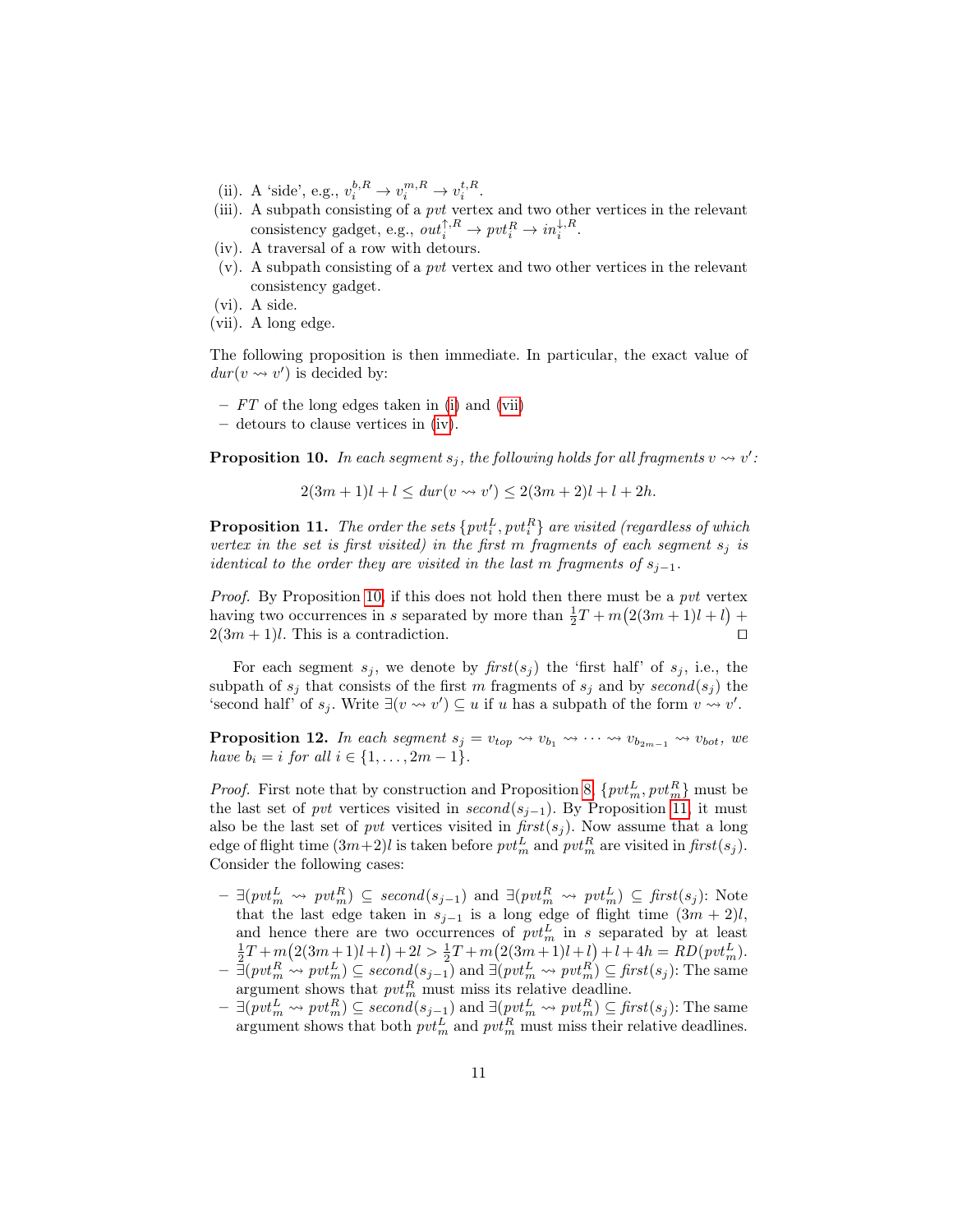$- \exists (put^R_m \leadsto put^L_m) \subseteq second(s_{j-1})$  and  $\exists (put^R_m \leadsto put^L_m) \subseteq first(s_j)$ : The same argument shows that both  $\text{put}_{m}^{L}$  and  $\text{put}_{m}^{R}$  must miss their relative deadlines.

We therefore conclude that in  $first(s_j)$ , all long edges taken before  $put_m^L$  and  $pvt_m^R$  are visited must have FT equal to  $(3m + 1)l$ . Furthermore, all such long edges must be traversed 'downwards' (by Lemma [5\)](#page-8-0). It follows that  $b_i = i$  for  $i \in \{1, \ldots, m-1\}$ . By Proposition [11,](#page-10-3) Lemma [5](#page-8-0) and  $m > 2$ , we easily derive that  $b_m = m$  and then  $b_i = i$  for  $i \in \{m+1, \ldots, 2m-1\}$ .

By Proposition [12,](#page-10-4) the long edges in each variable gadget must be traversed in the ways shown in Figures [9](#page-11-0) and [10.](#page-11-1)

<span id="page-11-0"></span>

<span id="page-11-1"></span>Fig. 9. The variable is assigned to true Fig. 10. The variable is assigned to false

<span id="page-11-3"></span>**Proposition 13.** For each segment  $s_j$ , the ways in which the long edges are traversed in the last m fragments of  $s_j$  are consistent with the ways in which the long edges are traversed in the first m fragments of  $s_{i+1}$ .

*Proof.* Without loss of generality, consider the case that  $\exists (put_i^L \leadsto put_i^R) \subseteq$ second(s<sub>j</sub>) and  $\exists (put_i^R \leadsto put_i^L) \subseteq first(s_{j+1})$ . By Proposition [12,](#page-10-4) these two occurrences of  $pvt_i^L$  in s are separated by, at least, the sum of  $\frac{1}{2}T + m(2(3m +$  $2(l + l) - (2i - 1)l$  and the duration of the actual subpath  $\overline{pvt_i^R} \rightsquigarrow \overline{pvt_i^L}$  in first $(s_{j+1})$ . It is clear that  $\mathit{put}^L_i$  must miss its relative deadline.

<span id="page-11-2"></span>**Proposition 14.** In each segment  $s_j$ , if a variable gadget is traversed as in Figure [9](#page-11-0) (Figure [10\)](#page-11-1), then all of its clause boxes are traversed in Pattern  $\mathcal{L}'$  $(Pattern \cap \)$ .

Consider a segment  $s_j$ . As each clause vertex is visited once in  $s_j$  (by Lemma [5\)](#page-8-0), the ways in which the long edges are traversed in all fragments  $v \leadsto v'$  of  $s_j$  (i.e., as in Figure [9](#page-11-0) or Figure [10\)](#page-11-1) can be seen as a satisfying assignment of  $\varphi(0)$  (by construction and Proposition [14\)](#page-11-2). By the same argument, the ways in which the long edges are traversed in all fragments of  $s_{j+1}$  can be seen as a satisfying assignment of  $\varphi(1)$ . Now by Proposition [13,](#page-11-3) the assignment of variables  $\overline{x}^1$  is consistent in both segments. By IH, s witnesses a (periodic) satisfying assignment of  $\bigwedge_{j\geq 0}\varphi(j)$ . Proposition [3](#page-6-1) is hence proved.

Finally, note that  $FT$  can easily be modified into a metric over  $V$  by replacing each entry of value 2T with the 'shortest distance' between the two relevant vertices. It is easy to see that Proposition [3](#page-6-1) still holds. Our main result, which holds for the metric case, follows immediately from Section [2.2.](#page-1-0)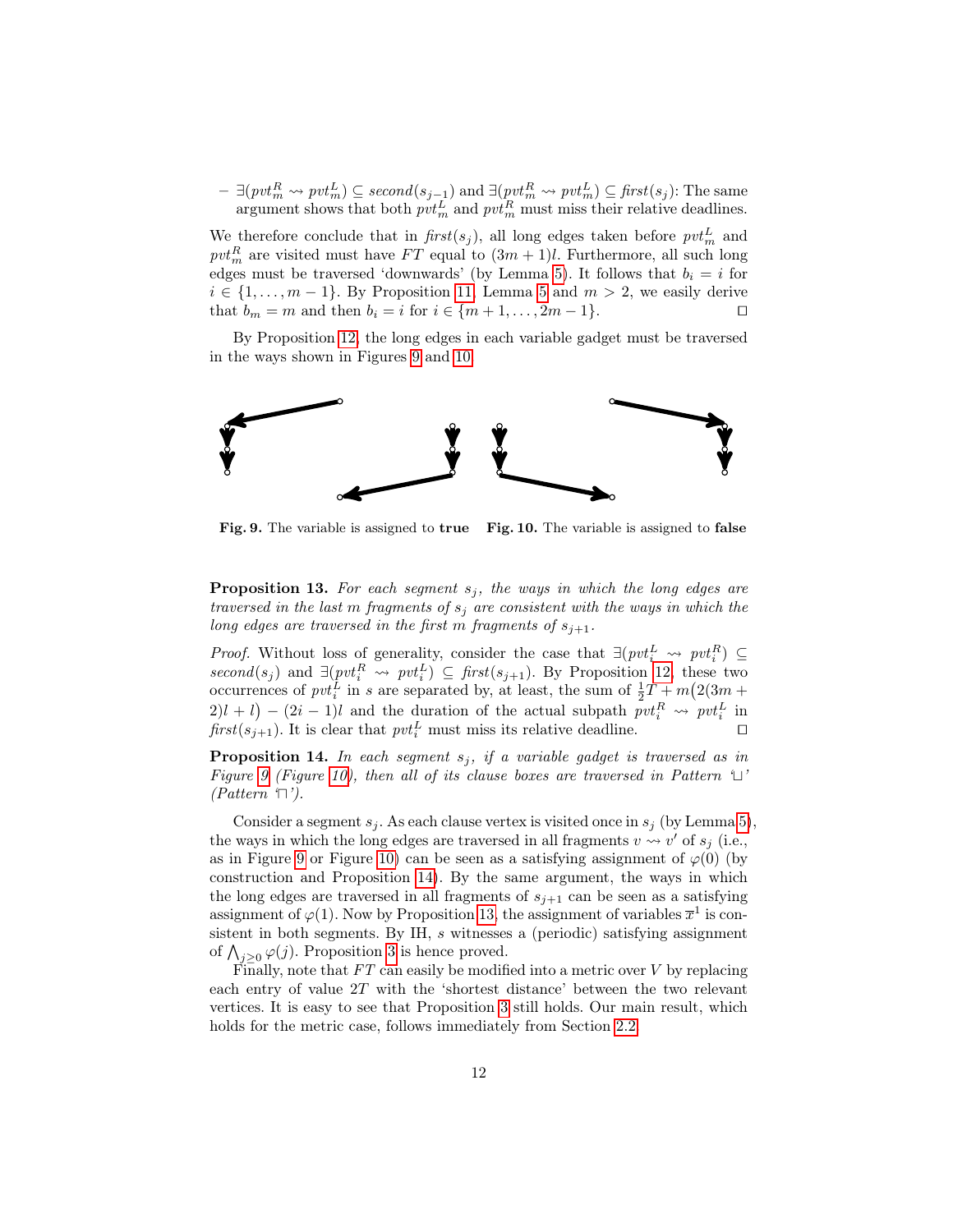Theorem 15. The UAV Problem is PSPACE-complete.<sup>[4](#page-12-5)</sup>

## 4 Conclusion

We have proved that the UAV Problem is PSPACE-complete even in the single-UAV case. The proof reveals a connection between a periodically specified problem and a recurrent path-planning problem (which is not succinctly specified in the sense of [\[14\]](#page-13-14)). We list below some possible directions for future work:

- 1. A number of crucial problems in other domains, e.g., the generalised pinwheel scheduling problem [\[9\]](#page-13-15) and the message ferrying problem [\[23\]](#page-13-16), share similarities with the UAV Problem—namely, they have relative deadlines and therefore 'contexts'. Most of these problems are only known to be NP-hard. It would be interesting to investigate whether our construction can be adapted to establish PSPACE-hardness of these problems.
- 2. It is claimed in [\[13\]](#page-13-10) that the restricted case in which vertices can be realised as points in a two-dimensional plane (with discretised distances between points) is NP-complete (with a single UAV). A natural question is the relationship with the problem studied in the present paper.
- 3. Current approaches to solving the uav Problem often formulate it as a Mixed-Integer Linear Program (MILP) and then invoke an off-the-shelf solver (see, e.g., [\[5\]](#page-12-2)). Yet as implied by Proposition [3,](#page-6-1) the length of a solution can however be exponential in the size of the problem instance. We are currently investigating alternative implementations which would overcome such difficulties.

## References

- <span id="page-12-0"></span>1. Unmanned air vehicle systems association. <http://www.uavs.org/>
- <span id="page-12-1"></span>2. Alighanbari, M., Kuwata, Y., How, J.: Coordination and control of multiple uavs with timing constraints and loitering. In: Proceedings of ACC 2003. vol. 6, pp. 5311–5316. IEEE Press (2003)
- <span id="page-12-4"></span>3. Alur, R.: Timed automata. In: NATO-ASI Summer School on Verification of Digital and Hybrid Systems. Springer (1998), [http://www.cis.upenn.edu/~alur/](http://www.cis.upenn.edu/~alur/Nato97.ps) [Nato97.ps](http://www.cis.upenn.edu/~alur/Nato97.ps)
- <span id="page-12-3"></span>4. Basilico, N., Gatti, N., Amigoni, F.: Developing a deterministic patrolling strategy for security agents. In: Proceedings of WI-IAT 2009. pp. 565–572. IEEE Computer Society Press (2009)
- <span id="page-12-2"></span>5. Basilico, N., Gatti, N., Amigoni, F.: Patrolling security games: Definition and algorithms for solving large instances with single patroller and single intruder. Artificial Intelligence 184–185, 78–123 (2012)
- <span id="page-12-6"></span>6. Cimatti, A., Clarke, E., Giunchiglia, E., Giunchiglia, F., Pistore, M., Roveri, M., Sebastiani, R., Tacchella, A.: NuSMV2: An opensource tool for symbolic model checking. In: Proceedings of CAV 2002. Lecture Notes in Computer Science, vol. 2404, pp. 359–364. Springer (2002)

<span id="page-12-5"></span><sup>4</sup> Our result holds irrespective of whether the numbers are encoded in unary or binary.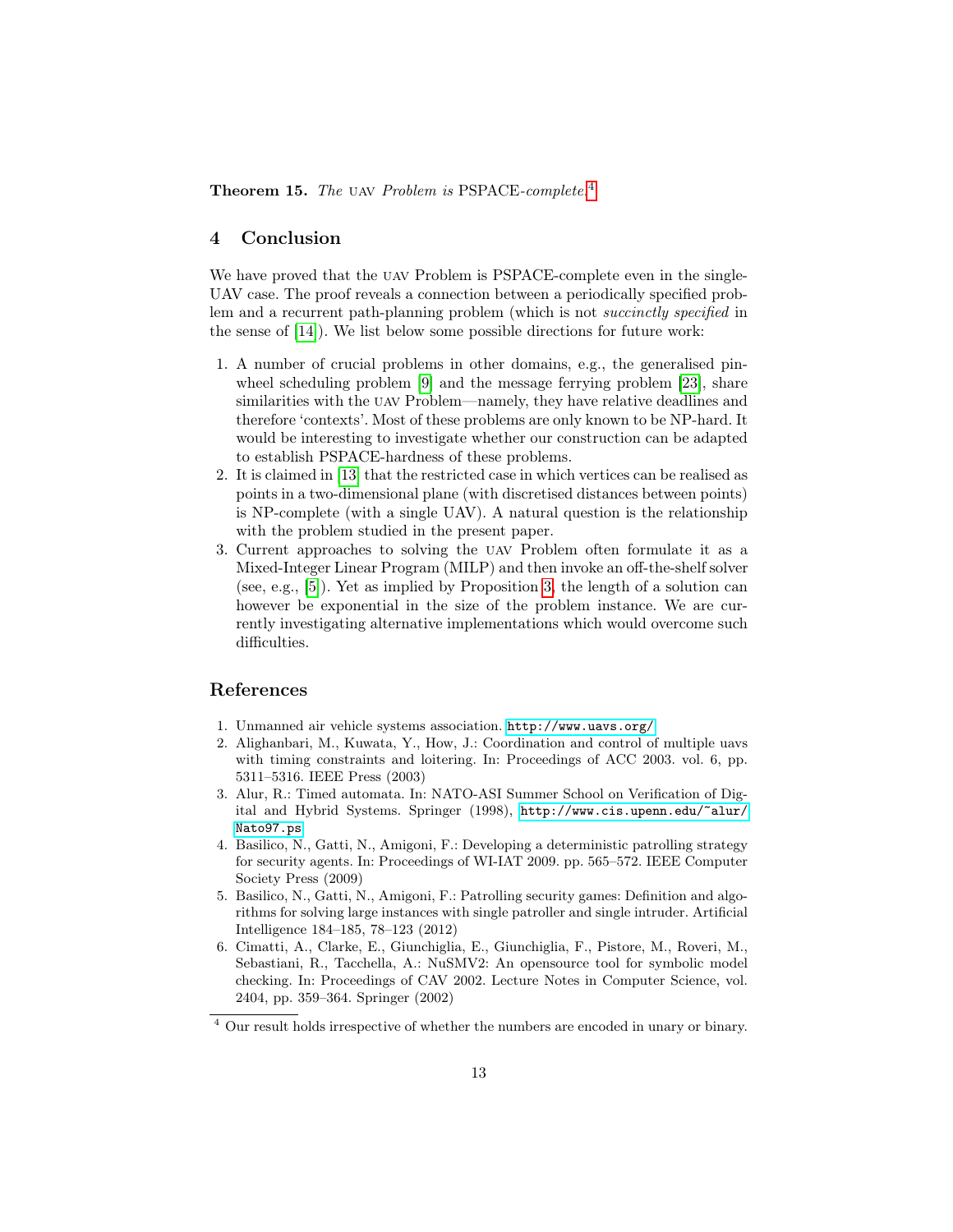- <span id="page-13-6"></span>7. Crama, Y., Van De Klundert, J.: Cyclic scheduling of identical parts in a robotic cell. Operations Research 45(6), 952–965 (1997)
- <span id="page-13-3"></span>8. Drucker, N., Penn, M., Strichman, O.: Cyclic routing of unmanned air vehicles. Tech. Rep. IE/IS-2014-02, Faculty of Industrial Engineering and Management, Technion (2010), [http://ie.technion.ac.il/tech\\_reports/1393234936\\_](http://ie.technion.ac.il/tech_reports/1393234936_AUVSI-Abstract-31Aug2010-submitted.pdf) [AUVSI-Abstract-31Aug2010-submitted.pdf](http://ie.technion.ac.il/tech_reports/1393234936_AUVSI-Abstract-31Aug2010-submitted.pdf)
- <span id="page-13-15"></span>9. Feinberg, E.A., Curry, M.T.: Generalized pinwheel problem. Mathematical Methods of Operations Research 62(1), 99–122 (2005)
- <span id="page-13-13"></span>10. Henzinger, T.A., Manna, Z., Pnueli, A.: What good are digital clocks? In: Proceedings of ICALP 1992. LNCS, vol. 623, pp. 545–558. Springer (1992)
- <span id="page-13-8"></span>11. Jain, M., Kardes, E., Kiekintveld, C., Ordóñez, F., Tambe, M.: Security games with arbitrary schedules: A branch and price approach. In: Proceedings of AAAI 2010. pp. 792–797. AAAI Press (2010)
- <span id="page-13-7"></span>12. Kats, V., Levner, E.: Minimizing the number of robots to meet a given cyclic schedule. Annals of Operations Research 69, 209–226 (1997)
- <span id="page-13-10"></span>13. Las Fargeas, J., Hyun, B., Kabamba, P., Girard, A.: Persistent visitation under revisit constraints. In: Proceedings of ICUAS 2013. pp. 952–957. IEEE Press (2013)
- <span id="page-13-14"></span>14. Marathe, M.V., Hunt, III, H.B., Stearns, R.E., Radkakrishnan, V.: Complexity of hierarchically and 1-dimensional periodically specified problems. In: Satisfiability Problem: Theory and Applications. DIMACS Series in Discrete Mathematics and Theoretical Computer Science, vol. 35, pp. 225–260. DIMACS (1997)
- <span id="page-13-12"></span>15. Orlin, J.B.: The complexity of dynamic languages and dynamic optimization problems. In: Proceedings of STOC 1981. pp. 218–227. ACM Press (1981)
- <span id="page-13-4"></span>16. Orlin, J.B.: Minimizing the number of vehicles to meet a fixed periodic schedule: An application of periodic posets. Operations Research 30(4), 760–776 (1982)
- <span id="page-13-0"></span>17. Richards, A., How, J.P.: Aircraft trajectory planning with collision avoidance using mixed integer linear programming. In: Proceedings of ACC 2002. vol. 3, pp. 1936– 1941. IEEE Press (2002)
- <span id="page-13-11"></span>18. Savelsbergh, M.W.: Local search in routing problems with time windows. Annals of Operations Research 4(1), 285–305 (1985)
- <span id="page-13-1"></span>19. Sundar, K., Rathinam, S.: Route planning algorithms for unmanned aerial vehicles with refueling constraints. In: Proceedings of ACC 2012. pp. 3266–3271. IEEE Press (2012)
- <span id="page-13-9"></span>20. Tsai, J., Kiekintveld, C., Ordonez, F., Tambe, M., Rathi, S.: IRIS—a tool for strategic security allocation in transportation networks. In: Tambe, M. (ed.) Security and game theory: algorithms, deployed systems, lessons learned. Cambridge University Press (2009)
- <span id="page-13-5"></span>21. Wollmer, R.D.: An airline tail routing algorithm for periodic schedules. Networks 20(1), 49–54 (1990)
- <span id="page-13-2"></span>22. Yang, G., Kapila, V.: Optimal path planning for unmanned air vehicles with kinematic and tactical constraints. In: Proceedings of CDC 2002. vol. 2, pp. 1301–1306. IEEE Press (2002)
- <span id="page-13-16"></span>23. Zhao, W., Ammar, M.H., Zegura, E.W.: A message ferrying approach for data delivery in sparse mobile ad hoc networks. In: Proceedings of MobiHoc 2004. pp. 187–198. ACM Press (2004)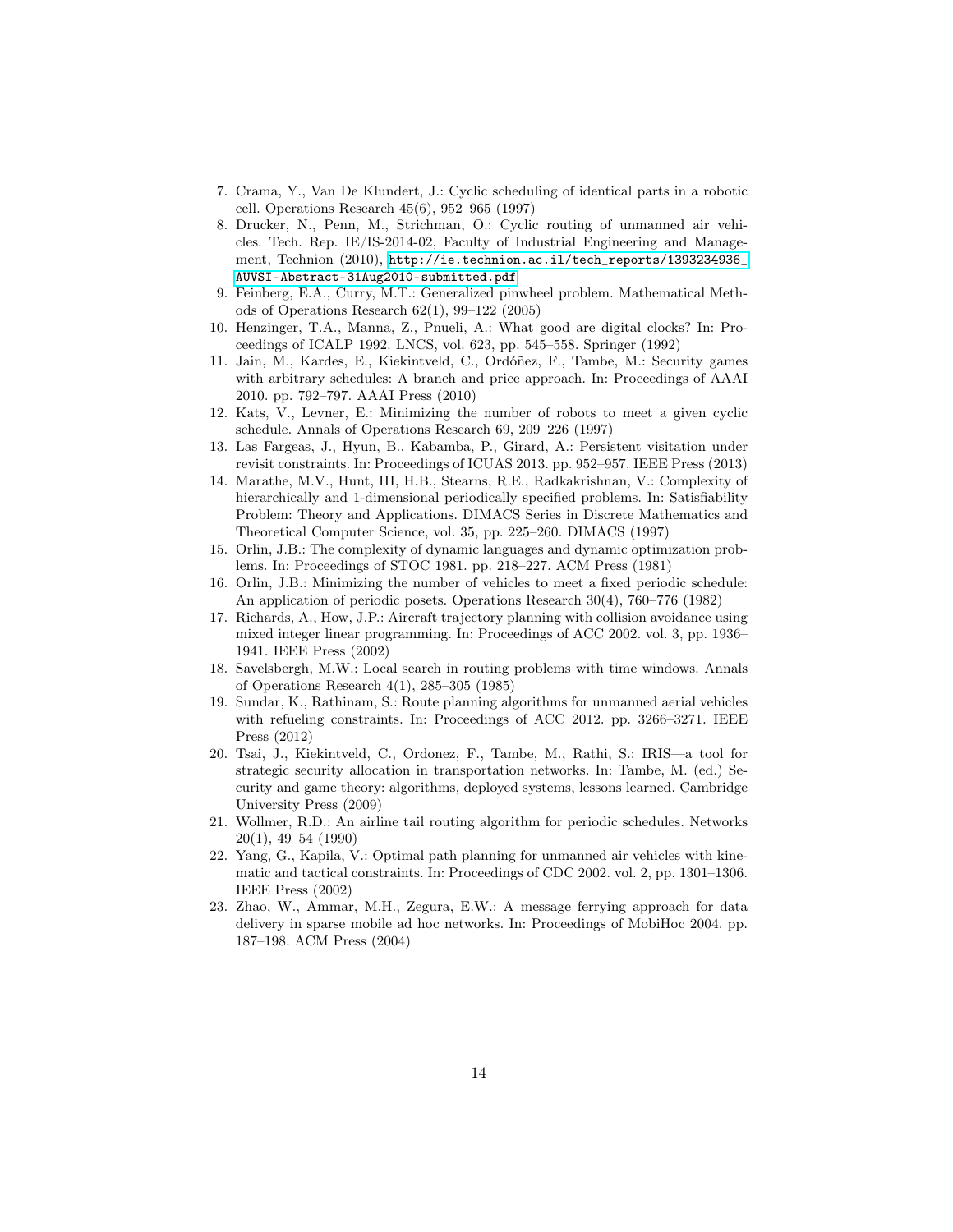## <span id="page-14-0"></span>A A Counterexample

In [\[5\]](#page-12-2) it is claimed that the special case of the UAV Problem with a single UAV is in NP. This claim is based on the following bound on the 'period' of a solution to the problem:

*Claim ([\[5\]](#page-12-2), Theorem 4.5).* Consider an instance G of the UAV Problem with a single UAV. If there is a solution, then there is one in the form  $u^{\omega}$  where u is a finite path through G whose length is bounded by  $\frac{\max_{v \in V} RD(v)}{\sum_{v \in V} P(v)}$  $\frac{\min_{v,v'\in V} \text{rc}(v)}{\min_{v,v'\in V} \text{FT}(v,v')}.$  $v \neq v'$ 

Note that if numbers are encoded in unary then the above bound would imply the existence of a periodic solution whose period is bounded by a polynomial in the size of the instance. Since such a solution can easily be checked in polynomial time, membership in NP would follow.

<span id="page-14-1"></span>However we provide below a counterexample to the above claim. Consider the problem instance  $G$  where  $G$  is depicted in Figure [11.](#page-14-1) A periodic solution with the shortest period has period  $11<sup>5</sup>$  $11<sup>5</sup>$  $11<sup>5</sup>$  whereas the theorem implies a bound of at most 10.



Fig. 11. A periodic solution with the shortest period:  $(v_3v_2v_1v_4v_1v_2v_3v_1v_2v_4v_1)^\omega$ 

The above counterexample suggests that one can devise instances of the uav problem, even in the case of a single UAV, for which any solution requires that the UAV maintain a polynomial amount of memory to record previously visited targets. This intuition forms the basis of our PSPACE-hardness proof.

<span id="page-14-2"></span> $5$  This is verified with NuSMV [\[6\]](#page-12-6).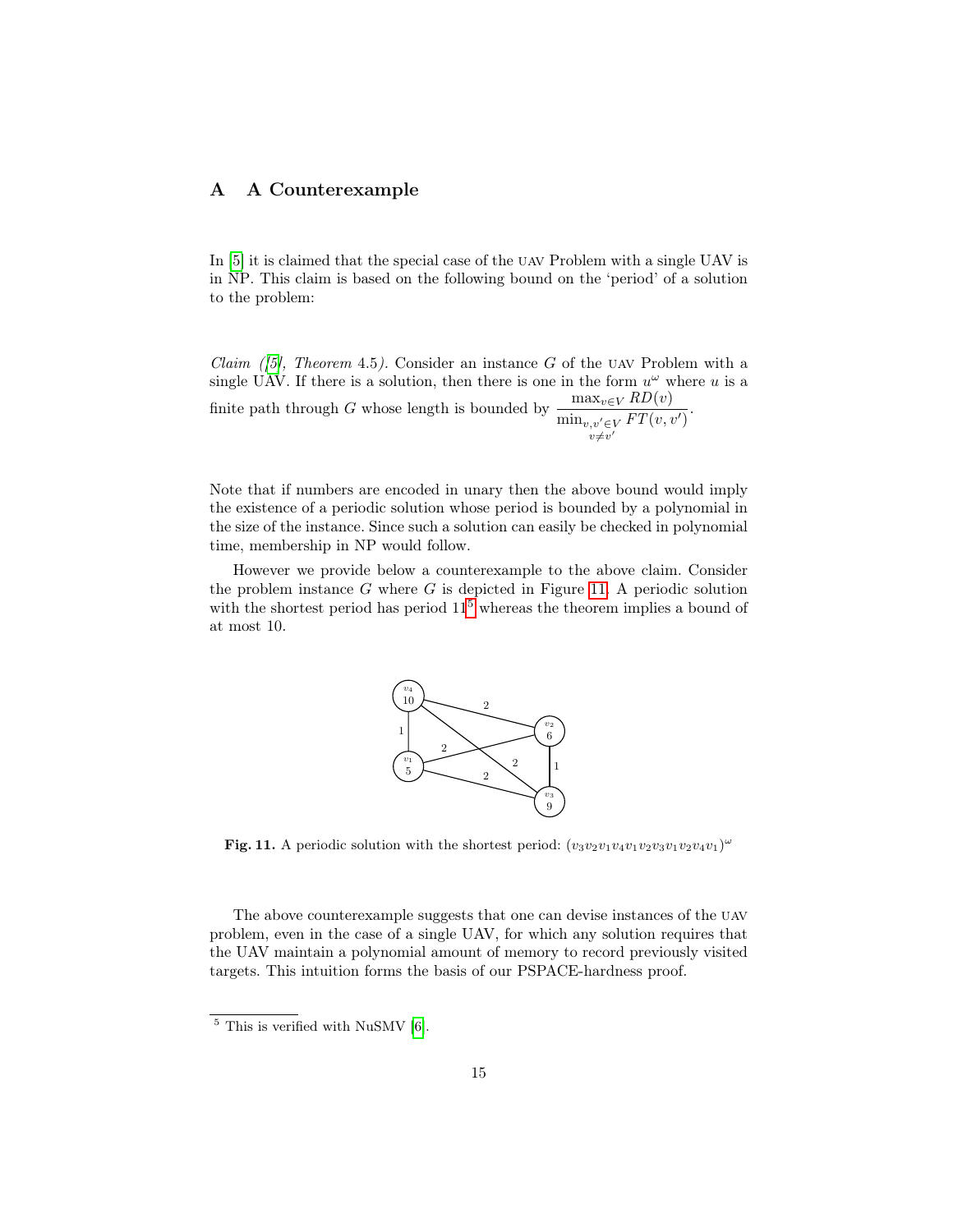## <span id="page-15-0"></span>B The Constructed Graph G

For convenience we write, e.g.,  $\neg x_1^0 \in c_1$  if  $\neg x_1^0$  is a conjunct of  $c_1$ . For each  $i \in \{1, \ldots, 2m\}, \text{ let }$ 

$$
LS_{i} = \{v_{i}^{t,L}, v_{i}^{m,L}, v_{i}^{b,L}\}
$$
  
\n
$$
RS_{i} = \{v_{i}^{t,R}, v_{i}^{m,R}, v_{i}^{b,R}\}
$$
  
\n
$$
CB_{i}^{j} = \{v_{i}^{a,j}, v_{i}^{b,j}, v_{i}^{c,j}, v_{i}^{d,j}, v_{i}^{e,j}, v_{i}^{f,j}\}
$$
  
\n
$$
SB_{i}^{j} = \{v_{i}^{\bar{a},j}, v_{i}^{\bar{b},j}, v_{i}^{\bar{c},j}, v_{i}^{\bar{d},j}, v_{i}^{\bar{e},j}, v_{i}^{\bar{f},j}\}
$$
  
\n
$$
Row_{i} = \bigcup_{j \in \{1, ..., h\}} CB_{i}^{j} \cup \bigcup_{j \in \{0, ..., h\}} SB_{i}^{j}.
$$

For each  $i \in \{1, \ldots, m\}$ , let

$$
LCG_i = \{in_i^{\downarrow, L}, out_i^{\uparrow, L}, put_i^L, in_i^{\uparrow, L}, out_i^{\downarrow, L}\}
$$
  

$$
RCG_i = \{in_i^{\downarrow, R}, out_i^{\uparrow, R}, put_i^R, in_i^{\uparrow, R}, out_i^{\downarrow, R}\}.
$$

Let  $C = \{v^{c_1}, \ldots, v^{c_h}\}\$  where for each  $j \in \{1, \ldots h\}, c_j$  is a clause of  $\varphi(0)$ . Additionally, let  $S = \{v_1, \ldots, v_{2m-1}\}.$  The set of vertices V is defined as the following union:

$$
\{v_{top}, v_{mid}, v_{bot}\} \cup S \cup C \cup \bigcup_{i \in \{1, ..., m\}} (LCG_i \cup RCG_i) \cup \bigcup_{i \in \{1, ..., 2m\}} (LS_i \cup RS_i \cup Row_i).
$$

The array  $RD$  is defined as follows:

$$
RD(v) = \begin{cases} T + l + 2h & \text{if } v \in \bigcup_{i \in \{1, \dots, 2m\}} (LS_i \cup RS_i \cup Row_i) \\ \frac{1}{2}T + m(2(3m + 2)l + l) - (2i - 1)l + 4h & \text{if } v \in \{pt_i^L, put_i^R\} \\ \frac{3}{2}T & \text{if } v \in \bigcup_{i \in \{1, \dots, m\}} \left( (LCG_i \setminus \{pt_i^L\}) \cup (RCG_i \setminus \{pt_i^R\}) \right) \\ \frac{3}{2}T & \text{if } v \in C \\ T + 2h & \text{if } v \in S \\ T & \text{if } v \in \{v_{top}, v_{mid}, v_{bot}\}. \end{cases}
$$

Ì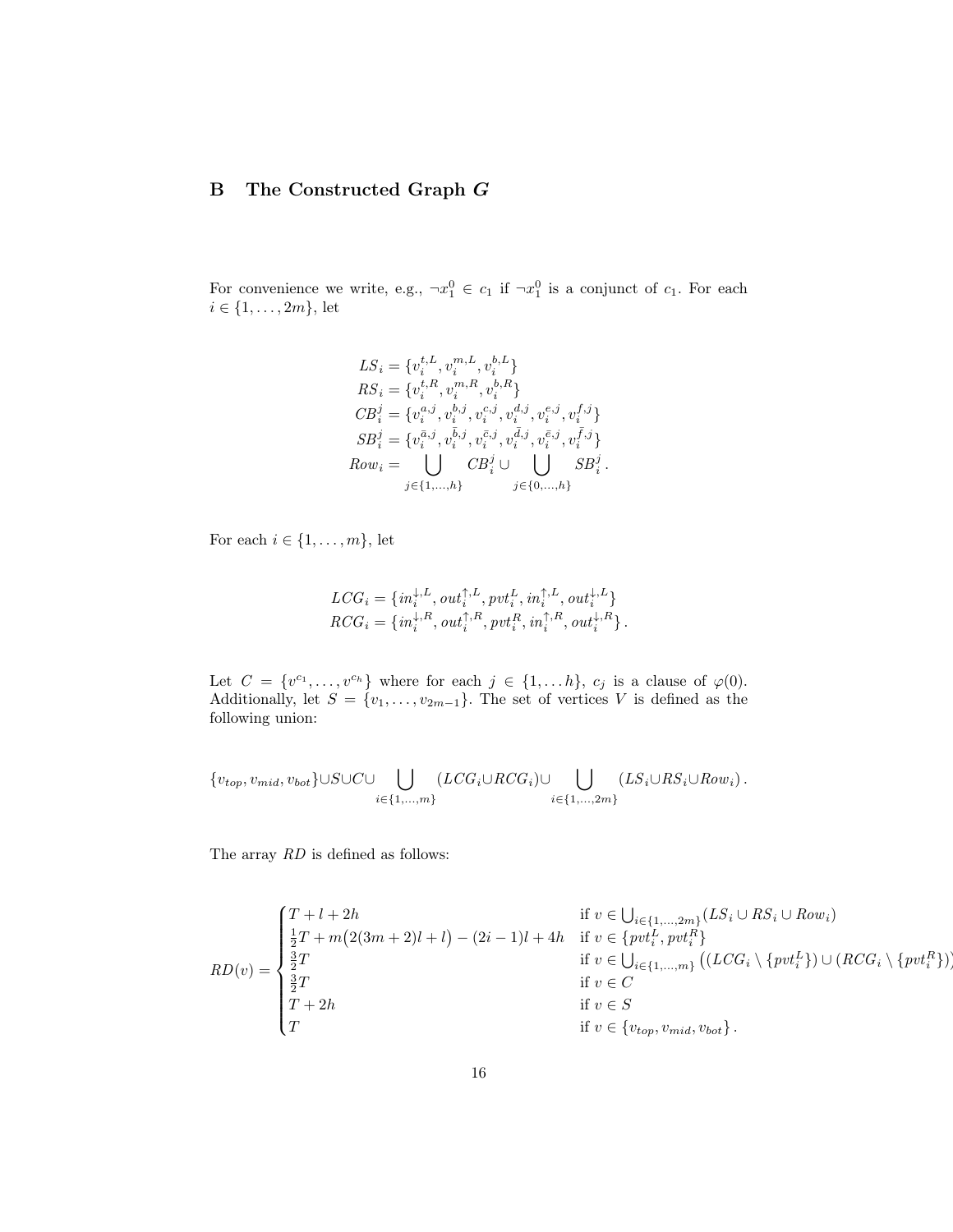The matrix  $FT$  is defined as follows (undefined entries are set to  $2T$ ):

$$
\begin{cases}\n0 & \text{if } v = v' \\
(3m+1)l & \text{if } v = v_{top}, v' \in \{v_1^{t,L}, v_1^{t,R}\} \\
(3m+1)l & \text{if } v = v_i, v' \in \{v_2^{b,L}, v_2^{b,R}, v_{i+1}^{t,L}, v_{i+1}^{t,R}\} \\
6m+2)l & \text{if } v = v_m, v' \in \{v_m^{b,L}, v_m^{b,R}, v_{i+1}^{t,L}, v_{m+1}^{t,R}\} \\
(3m+2)l & \text{if } v = v_i, v' \in \{v_2^{b,L}, v_2^{b,R}, v_{i+1}^{t,L}, v_{i+1}^{t,R}\} \\
(3m+2)l & \text{if } v = v_i, v' \in \{v_2^{b,L}, v_2^{b,R}\} \\
6m+2)l & \text{if } v = v_{bot}, v' \in \{v_2^{b,L}, v_2^{b,R}\} \\
2 & \text{if } v = v_{bot}, v' \in \{v_2^{t,L}, v_2^{b,R}\} \\
2 & \text{if } v = v_2^{m,L}, v' \in \{v_i^{t,L}, v_i^{b,L}\} \\
2 & \text{if } v = v_2^{b,j}, v' \in \{v_i^{t,j}, v_i^{c,j}\} \\
6m+2)l & \text{if } v = v_2^{b,j}, v' \in \{v_i^{t,j}, v_i^{c,j}\} \\
6m+2)l & \text{if } v = v_2^{b,j}, v' \in \{v_i^{t,j}, v_i^{c,j}\} \\
6m+2)l & \text{if } v = v_2^{b,j}, v' \in \{v_i^{t,j}, v_i^{c,j}\} \\
6m+2)l & \text{if } v = v_2^{b,j}, v' \in \{v_i^{t,j}, v_i^{c,j}\} \\
6m+2)l & \text{if } v = v_2^{b,j}, v' \in \{v_i^{t,j}, v_i^{c,j}\} \\
6m+2)l & \text{if } v = v_2^{t,j}, v' \in \{v_i^{t,j}, v_i^{t,j}\} \\
6m+2)l & \text{if } v = v_2^{t,j}, v' \in \{v_i^{c,j}, v_i^{d,j}\} \\
6m+2)l & \text{if } v = v_2^{t,j}, v' \in \{v_i^{c,j}, v_i^{d,j}\} \\
6m+2)l & \
$$

## <span id="page-16-0"></span>C Proof of Proposition [4](#page-7-1)

<span id="page-16-1"></span>**Lemma 16.** Each segment  $s_j$  must start with and end with  $v_{top}$  or  $v_{bot}$ .

<span id="page-16-2"></span>**Lemma 17.** The time needed from  $v_{top}$  or  $v_{bot}$  to any other vertex is at least  $(3m + 1)l$ .

<span id="page-16-4"></span>**Lemma 18.** The time needed from  $v_{mid}$  to any other vertex is at least  $\frac{1}{4}T$ .

<span id="page-16-3"></span>**Lemma 19.** Each segment  $s_j$  must contain more than one vertex.

*Proof.* By Lemma [16,](#page-16-1) without loss of generality let  $s_j = v_{bot}$ , a single vertex. It is easy to see that  $s_{j-1}$  must end with  $v_{top}$  and  $s_{j+1}$  must start with  $v_{top}$ , otherwise the relative deadline of  $v_{top}$  will be violated. Now consider  $v_1$  (with  $RD(v_1) = T + 2h$ . By Lemma [17](#page-16-2) and the fact that  $dur(v_{top}v_{mid}v_{bot}v_{mid}v_{top}) =$ T, the relative deadline of  $v_1$  is violated for sure even if s visits  $v_1$  immediately after  $v_{top}$ . This is a contradiction.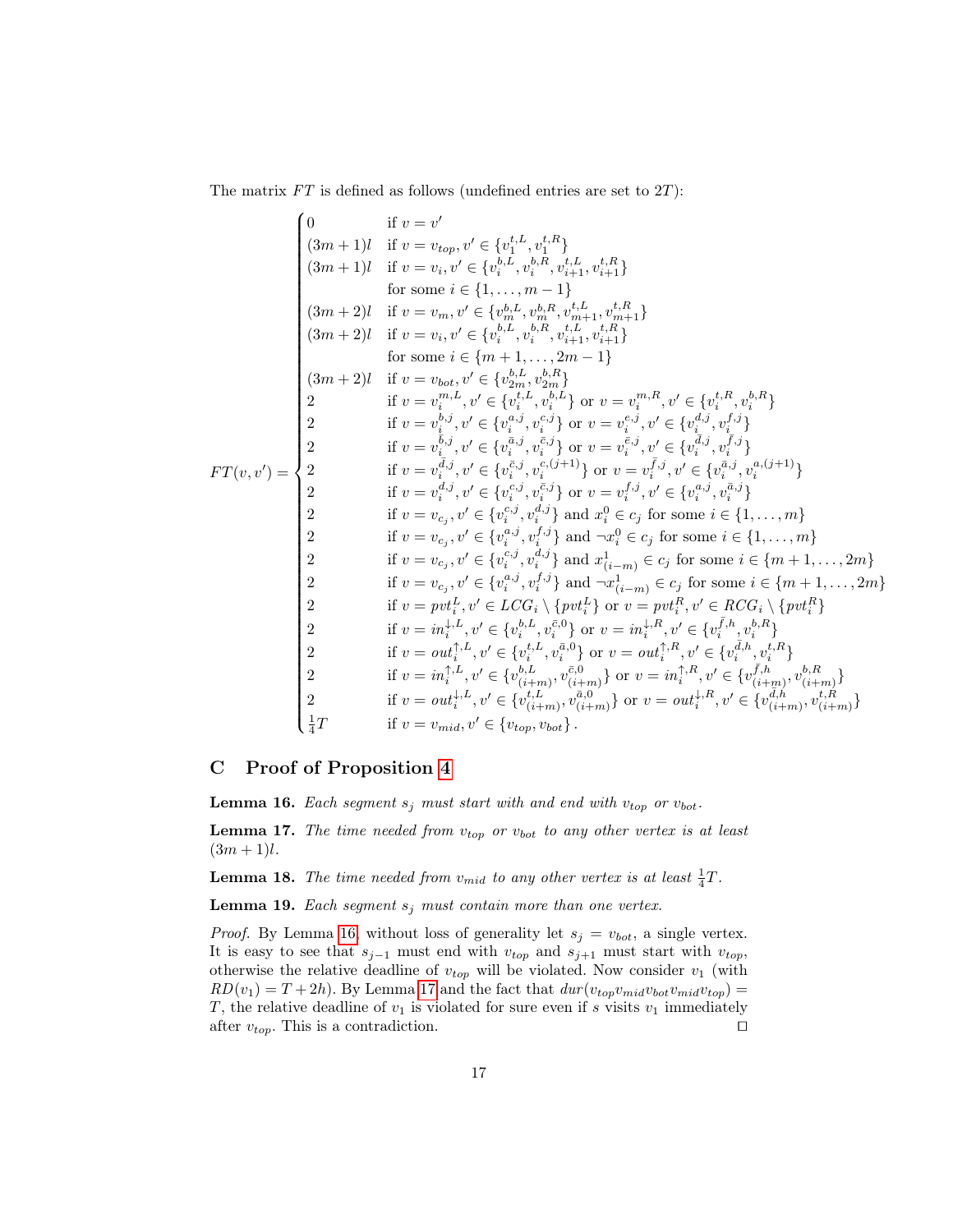<span id="page-17-2"></span>**Proposition 20.** For each segment  $s_j$ ,  $0 < dur(s_j) \leq \frac{1}{2}T$ .

*Proof.* By Lemma [19](#page-16-3) we have  $dur(s_i) > 0$ . For the upper bound, note that  $dur(v_{mid}s_jv_{mid}) = \frac{1}{2}T + dur(s_j)$  and  $RD(v_{mid}) = T$ .

<span id="page-17-1"></span>**Proposition 21.** Each segment  $s_j$  contains all vertices in  $V \setminus \{v_{mid}\}$  with relative deadlines less or equal than  $T + l + 2h$ .

*Proof.* Let  $v \in V \setminus \{v_{mid}\}\)$  be a vertex missing in  $s_i$  with  $RD(v) \leq T + l + 2h$ . By Lemmas [16,](#page-16-1) [17](#page-16-2) and [19,](#page-16-3)  $dur(s_j) \geq 2(3m + 1)l > l + l > l + 2h$ . We have  $dur(v_{mid}s_jv_{mid}) = \frac{1}{2}T + dur(s_j) > \frac{1}{2}T + l + 2h$ . By Lemma [18,](#page-16-4)  $dur(v_{mid}s_jv_{mid}v)$ must be greater than  $T + l + 2h$  for any  $v \in V \setminus \{v_{mid}\}$ , which is a contradiction.  $\Box$ 

By Proposition [21,](#page-17-1) we first derive a (crude) lower bound on  $dur(s_i)$ . The sum of the minimum times needed to enter and leave every  $v \in S$  and the minimum times needed to enter and leave both ends of  $s_i$  gives

<span id="page-17-3"></span>
$$
dur(s_j) \ge (m-1)(2(3m+1)l) + m(2(3m+2)l) + 2(3m+1)l. \tag{1}
$$

<span id="page-17-5"></span>**Proposition 22.**  $v_{top}$ ,  $v_{bot}$  and each  $v \in S$  appears once in each segment  $s_i$ .

Proof. Without loss of generality, assume one of these vertices appears more than once in  $s_i$ . By a similar argument as above, we derive that  $dur(s_i)$  is at least  $(m-1)(2(3m+1)l) + m(2(3m+2)l) + 2(3m+1)l + 2(3m+1)l > \frac{1}{2}T$ . This contradicts Proposition [20.](#page-17-2)

By the proposition above, we can revise our lower bound in Eq.[\(1\)](#page-17-3) by noting that  $s_j$  must start and end with different vertices. This gives

<span id="page-17-4"></span>
$$
dur(s_j) \ge (m-1)(2(3m+1)l) + m(2(3m+2)l) + (3m+1)l + (3m+2)l.
$$
 (2)

Now without loss of generality let  $s_j$  ends with  $v_{top}$  and  $s_{j+1}$  starts with  $v_{top}$ . By Eq.[\(2\)](#page-17-4),  $dur(s_j) + dur(s_{j+1}) \geq 2((m-1)(2(3m+1)l) + m(2(3m+2)l) + (3m+1)l)$  $1)l + (3m + 2)l$   $> \frac{1}{2}T$ , and hence  $dur(s_j v_{mid} s_{j+1}) > T$ . By Proposition [22,](#page-17-5)  $v_{bot}$ can only appear at both ends of  $s_jv_{mid}s_{j+1}$ , hence its relative deadline must be violated. This is a contradiction. Proposition [4](#page-7-1) is hence proved.

#### <span id="page-17-0"></span>D Proof of Lemma [5](#page-8-0)

Now we refine our lower bound in Eq. $(2)$  by taking into account other vertices in variable gadgets and consistency gadgets with RD less or equal to  $T + l + 2h$  (by Proposition [21\)](#page-17-1). As many of these vertices are adjacent, we only accumulate the minimum times needed to enter them. This gives an extra time of  $m(24h+22)$ +  $4m + m(24h + 22)$  (note that by Proposition [22,](#page-17-5) only one of the four vertices connected to a shared vertex has been entered and cannot be included in the calculation). In total, we have

<span id="page-17-6"></span>
$$
dur(s_j) \ge \frac{1}{2}T - 20m - 2h.
$$
 (3)